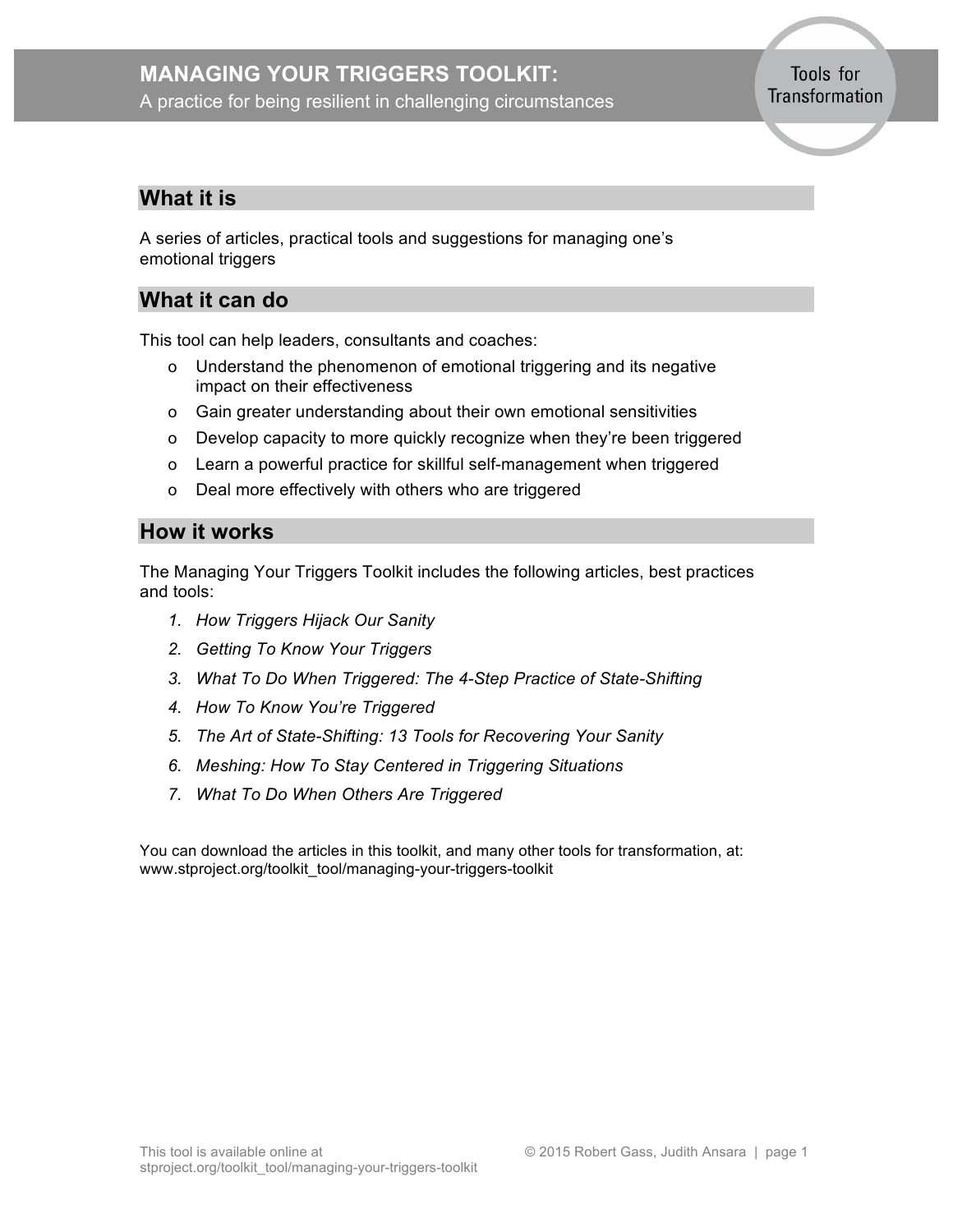<span id="page-1-0"></span>*This is the 1st article of 7 in the Managing Your Triggers Toolkit. You can download the articles in this series, and other tools at: www.stproject.org/toolkit\_tool/managing-your-triggers-toolkit*

#### All human beings have emotional hot buttons.

Something happens. A person says something to us. We read an email. All of a sudden, it's like a button has been pushed, and we are grabbed by intense emotional reactions. We were feeling fine a moment earlier, but then certain kinds of events happen and, in a millisecond, we're upset, thrown off balance, and irrational. We may find ourselves acting out of control in ways that are extremely unskillful – even damaging – to ourselves and others.

We call this phenomena **triggering***.* Triggers are events that tend to catapult us instantly into highly emotional reactions, often way out of proportion to the event itself. After we calm down, we may look back and regret things we said or did while in this altered state of reactivity.

When triggered, our capacity to think clearly and to act wisely is seriously impaired. If you look at the "mistakes" you've made – the things you later regretted saying and doing – many of these were impulsive reactions from your hot buttons being pushed.

The ability to master our emotional reactivity is a core competency for leaders.

### **What is triggering?**

Most of the time, our neo-cortex – the seat of reasoning in our brain – can help monitor our reactions and choices of how we speak and act. Triggering is sometimes called emotional hijacking because, when triggered, control of our reactions is seized by a part of the brain called the amygdala.

The amygdala is an almond-shaped group of neurons located deep in the medial, temporal lobes of our brain. It is part of our limbic system and plays a primary role in the processing and memory of emotional reactions. The amygdala also regulates the fight/flight response.

The fight/flight response serves an important evolutionary function. When danger is sensed, the amygdala signals our body to release massive amounts of stress-related hormones and peptides. Your heart rate and blood pressure increase to give you extra energy, blood is diverted to your arms and legs to provide more power, you perspire more to prevent overheating, your muscles tense to allow you to attack or flee. Because rapid response is critical in these life-threatening situations, the amygdala receives signals and reacts milliseconds before our cortex has a chance to process information.

While these responses are very useful in life-threatening situations, you can see the problem this response presents in our everyday lives. These primitive neural systems cannot distinguish between emotional threats to our ego and the threat of death to our body. When someone does or says something that triggers our emotional wiring, our body reacts as if our life were threatened. Our limbic system responds with the full range of flight/fight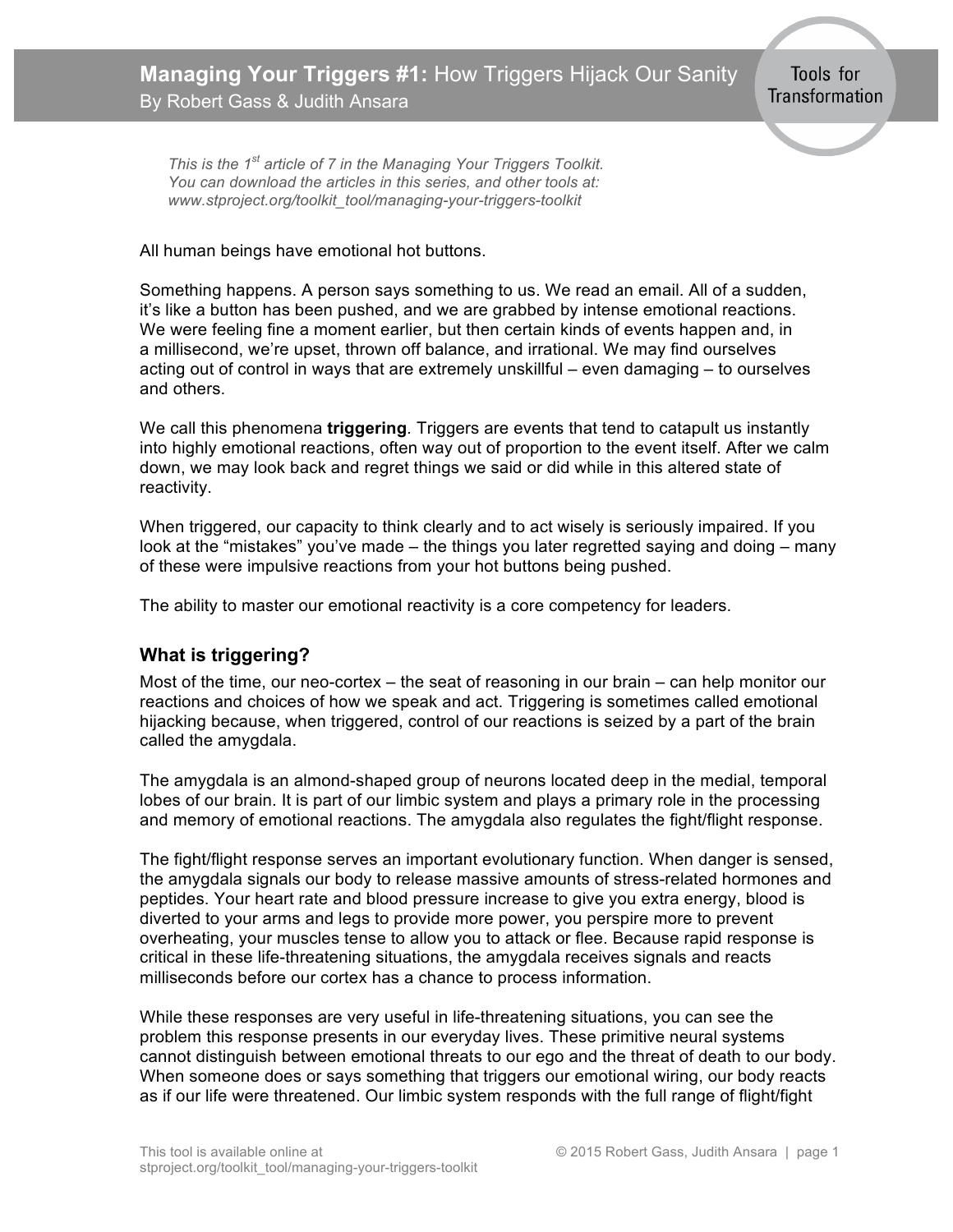response before our rational mind has a chance to assess what's happening. Our body is now under the control of a level of "intelligence" designed to protect us in the age of dinosaurs.

When triggered, we're basically incapable of dealing with the situation at hand. We usually make a mess. Then, when the rush of hormones subsides, we realize too late that we reacted inappropriately.

### **Where do triggers come from?**

Our triggers are very personal – what triggers us may not trigger someone else at all. They arise out of our life history. Remember, the amygdala not only initiates the fight/flight response; it forms and stores memories associated with emotional events. Our responses seem out of proportion with the triggering incident because of the stored memories of past experiences that come flooding up.

Let's look at a common example of triggering. Imagine someone with authority making a dismissive comment regarding your work. Some of us may not have a problem with this kind of remark, and it rolls like water off a duck's back. But others of us will get triggered. We respond either with "fight" – get defensive, begin to argue or get angry – or we head towards "flight" and shut down. The intensity of our reaction is not just about this person and this remark. It's about a lifetime of similar experiences, perhaps going all the way back to feeling very young, hearing our father's voice expressing disappointment in our grades, and being flooded with all the old feelings of not being good enough in his eyes.

We focus on the person and their remark as the source of danger. But the real threat is what we carry inside. Our triggers evoke powerful chains of emotions and memories, usually tracing back to our childhood. Our triggers may be birthed in the common traumas of growing up: not feeling valued by a parent, being the youngest child who was left out, being held back in school, being rejected by peers, or the impact of an emotionally absent parent. For others, the chain leads to more dramatic woundings, such as the death of a family member, divorce, a traumatic accident, alcoholism in the family, emotional or physical abuse, or the impact of oppression on members of marginalized groups.<sup>∗</sup> \*

It doesn't take much to hurt sensitive young beings. This initial shock to our system becomes a template upon which other hurts get layered, until there is what we call a *core wound.* The core wound is so sensitive, so painful, that we will do whatever we can to avoid feeling it. It is the stimulation of this wound that causes the amygdala to interpret the trigger as a life and death situation and initiate the fight/flight response.

Triggers may seem minor and harmless to those who don't carry the same wounds. A person fails to say 'thank you'. Someone speaks before we finish our sentence. A person doesn't get back to us. Our roommate's clothes are left strewn on the floor. Our partner is late from work and doesn't call.

<sup>\*</sup> Triggering in members of socially marginalized groups can be magnified by a phenomenon called *internalized oppression:* the ingesting of negative, toxic beliefs and stereotypes. For example, someone who has experienced a lifetime of exclusion because of race, class, gender or gender identification, often internalizes the message that *"I don't belong."* When this person experiences that same message coming from outside, no matter how slight, it can be instantly amplified by their inner voices echoing*, "I don't belong. I don't belong."*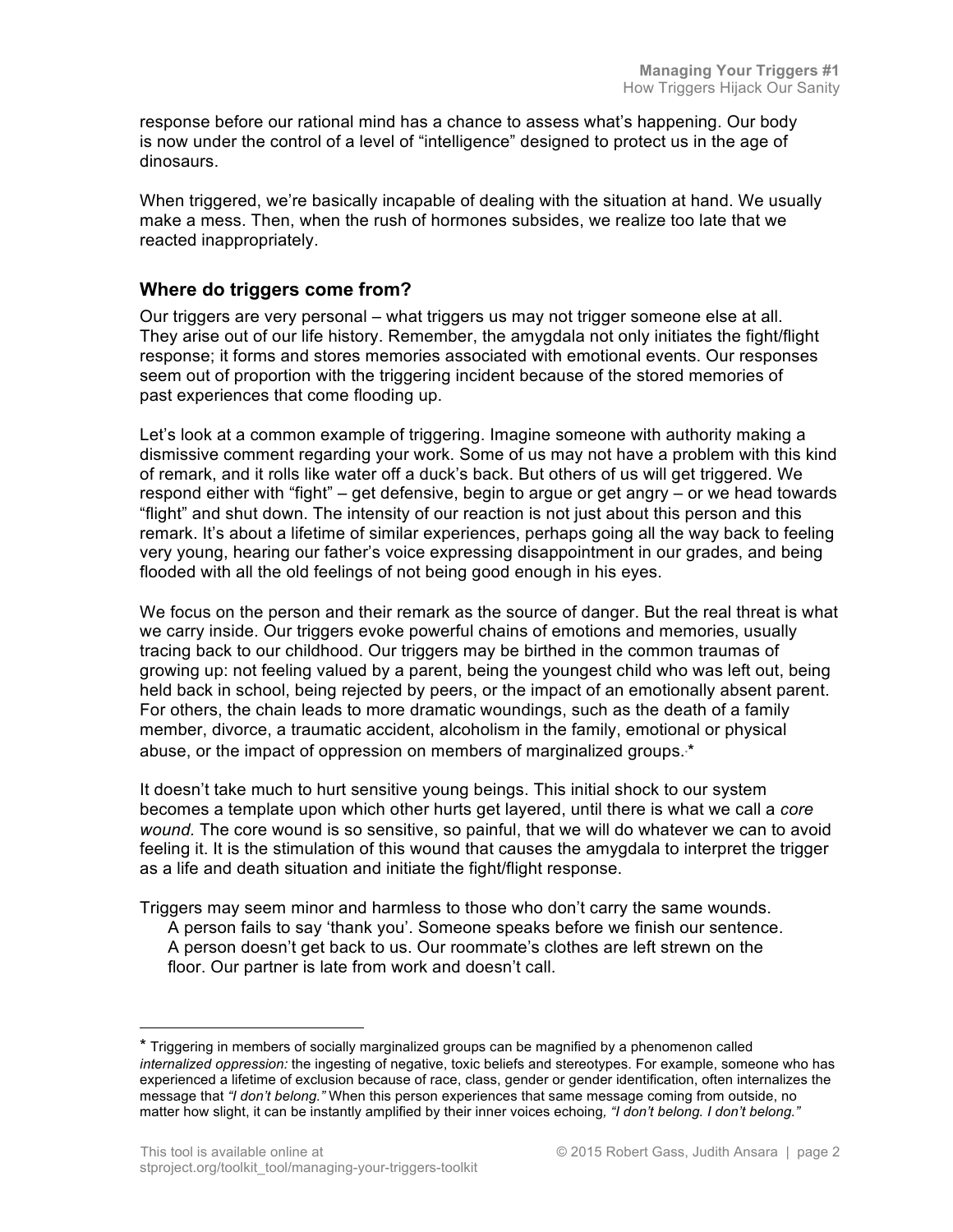A trigger can be as slight as a frown or a tight tone of voice. Depending on our wiring, any of these might trigger emotional hijacking.

Triggers may also be cultural. For example, if you were an Asian teacher teaching for the first time in the relatively laid back environment of an American seminar, you might be shocked and insulted when confronted with participants sitting on the floor with the soles of their feet pointed towards you. (In many Asian countries this would be a sign of extreme disrespect.)

To learn more about your own triggers, see the  $2^{nd}$  article in this series: *Getting to Know Your Triggers*

### **What can we do about getting triggered?**

We don't choose to have the reactions we have. Triggering happens too quickly for our rational mind to intercept the amygdala's command to activate the fight/flight response.

But we *do* have choice about what happens next. Even though we're triggered, we can undertake a discipline of learning how to manage our own state of being.

Understanding the phenomenon of triggering and knowing our own triggers is an important first step. Without awareness, we are at the mercy of our triggers. With awareness, we begin to have the possibility of making different choices about what we do when triggered.

What's most important is that we focus our attention in the right direction. In the moment of triggering, our attention is riveted on the seeming cause of our trigger. We think we know what the problem is . . . *it's totally about the other person or the external event!*

We need to train ourselves to recognize that the intensity of our reaction is not caused by the triggering event. These feelings, our core wounding, our conditioning, already exist. A trigger is a response just waiting to be stimulated, like an accident primed to happen.

In reality, we may or may not need to do something to respond to the actual event that triggered us. But, when we're triggered, we're unable to assess what's needed, much less act in an effective way.

It is possible to learn how to manage our own reactivity in ways that limit the collateral damage that comes from acting when we're triggered. It is a critical discipline for leaders and all those seeking to contribute to creating a better world.

To learn the powerful art of state-shifting, see the 3rd article in this series: *What to do When Triggered: The 4-step Practice of State-Shifting*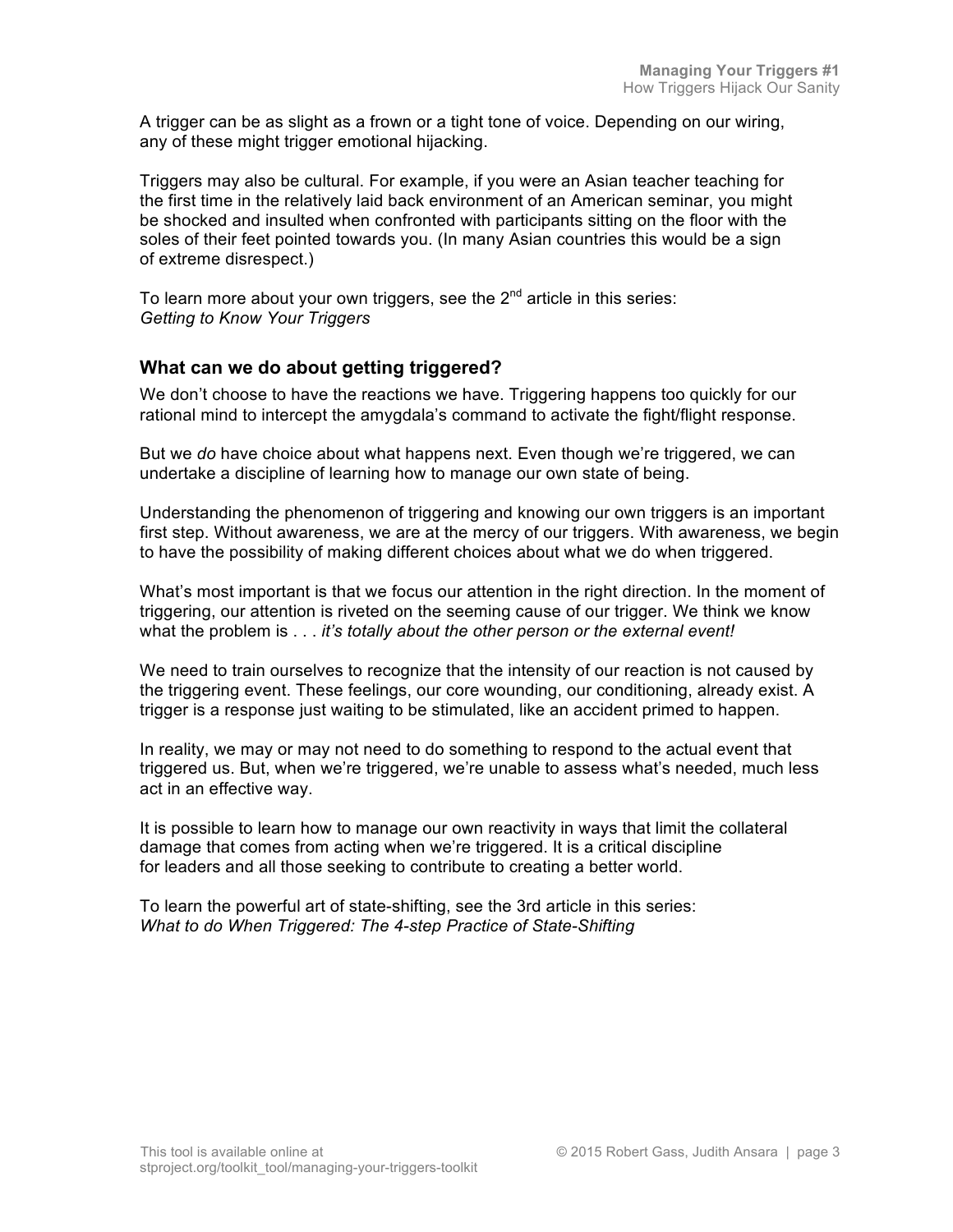<span id="page-4-0"></span>*This is the 2nd article of 7 in the Managing Your Triggers Toolkit.* You can download the articles in this series at: www.stproject.org/toolkit\_tool/managing-your-triggers-toolkit

In order to better manage our own emotional triggers, it's important to:

- 1. Be aware of the things that tend to trigger us, and
- 2. Understand the deeper feelings that are being triggered and where they come from. Why do certain things cause me to react so strongly? And what from my past is being reactivated?

# **ASSIGNMENT #1 – Listing My Triggers**

On the page that follows, make a list of all the things in your life that tend to trigger you, both at work and at home. These are the external events that cause you to have instantaneous, strong emotional reactions seemingly out of proportion to the triggering event.

VERY IMPORTANT: The list should be of the actual events – not your interpretation of the events. This is more challenging than it may seem. Our reactions to certain stimuli are so quick and so habitual, that we have trouble separating what actually happened out there vs. what I think and feel about what happened.

For example, someone might write down: *"I get triggered when John disrespects me."* The problem is, *"John disrespects me"* is not an observable external event. It is an interpretation of something that John apparently does. What's the actual behavior of John that triggers this person? It's when John begins talking before this person has finished speaking.

At Robert's dinner table in his family of origin, people talked over each other all the time. He doesn't experience someone talking before he's finished as being disrespectful. Judith, however, felt overwhelmed by similar repartee at her family's dinner table and gets triggered when this happens. So, as you are making your list, **make really sure that you are writing down observable events in the real world, not your interpretations.** This takes real attention. Imagine you are a Martian anthropologist studying this peculiar life form called Homo sapiens. The events on this list should all be things that the anthropologist could see actually happening or not happening.

Note that a trigger might be an *absence* of a behavior, e.g. *"When my teammate fails to acknowledge my contribution to our proposal."*

Here are some more examples of distinguishing observable events from our interpretation of events:

Observable event: A number of my colleague's assignments are coming late. The interpretation that causes the triggering: *She's not committed to the project.*

| Observable event: | He sometimes disagrees with me in staff meetings.                            |
|-------------------|------------------------------------------------------------------------------|
| Interpretation:   | He's undermining my authority.                                               |
| Observable event: | My boss offers me positive feedback less often than<br>I would like to hear. |
| Interpretation:   | My boss doesn't appreciate my contributions.                                 |
| Observable event: | My partner goes to work without cleaning the breakfast dishes.               |
| Interpretation:   | My partner is a slob.                                                        |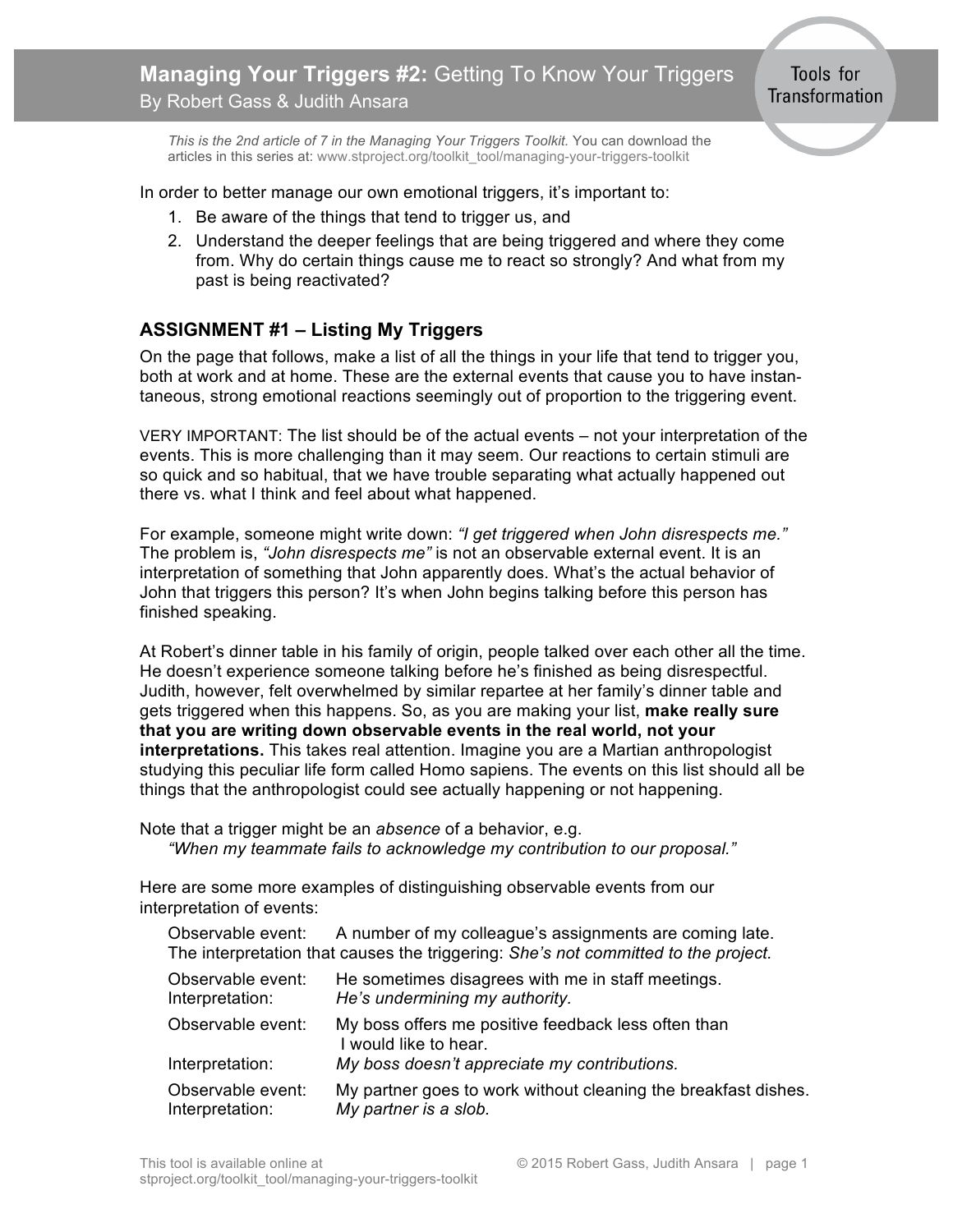### **THINGS THAT TRIGGER ME**

Make a list of all your triggers, both at work and at home. Make sure that you are listing the observable event and not your interpretation of it. Use additional pages, if needed.



After you've completed your list, go back and test each one to make sure you have written only the observable event – not your interpretation of it.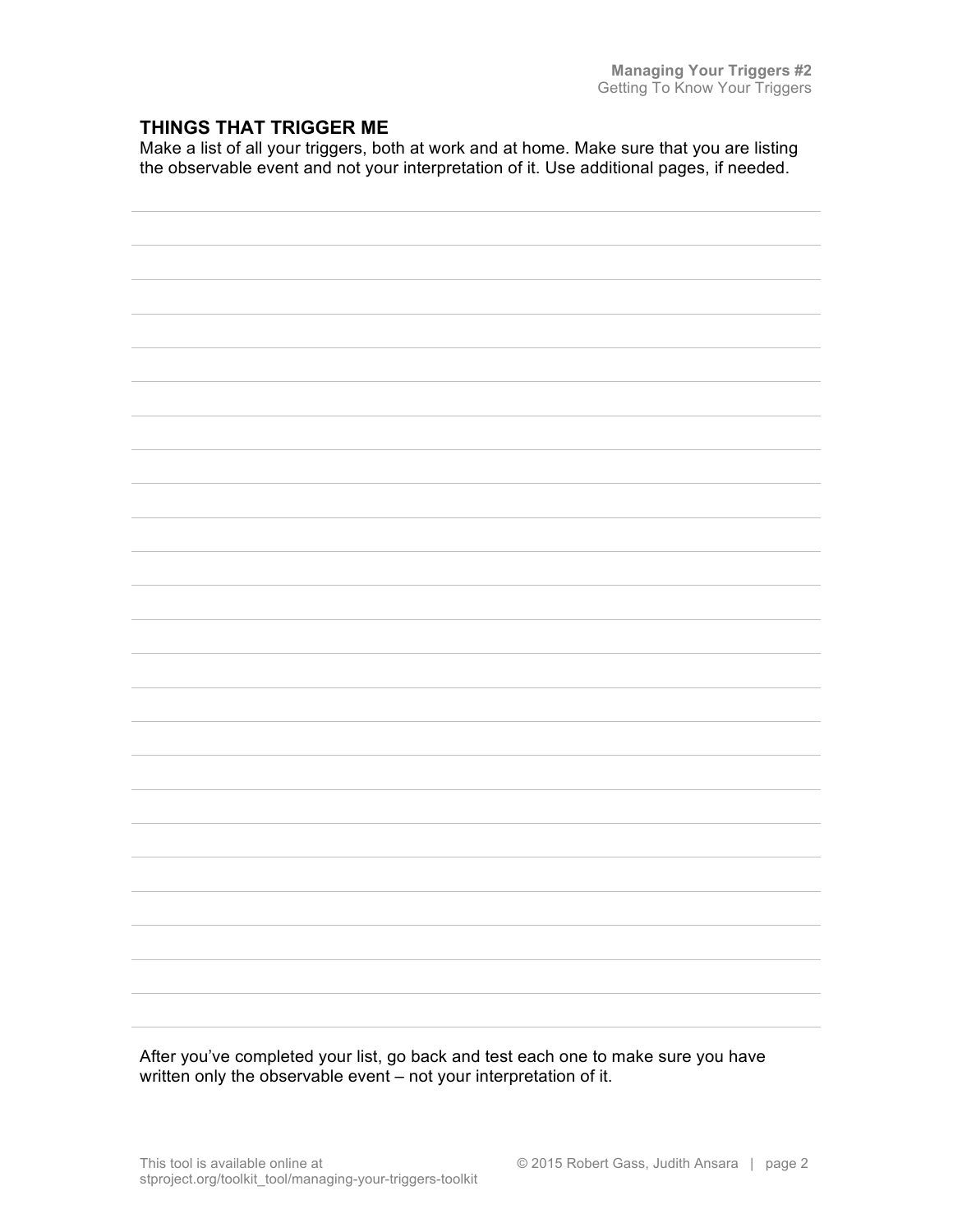# **ASSIGNMENT #2 – MAPPING MY TRIGGERS**

Triggering happens very quickly: a stimulus and then what seems like an instantaneous response. But in actuality, there is a whole chain of associations and reactions that occurs within the moment of triggering.

The very first response is like an impulsive attempt to try to refute, push away or escape the triggering stimulus. Hopefully we keep our mouth shut, because the inner reactions are often things like.

*"F\*\*k you!" "The hell with this!" "I give up!" "That's the stupidest thing I every heard." "I quit!"*

Triggering can be thought of like an elevator shaft. The top floor is our very first reaction to the triggering event. Under this first reaction lies a second floor – a deeper, typically more vulnerable feeling. And beneath, there are several more floors, each with a deeper, less readily accessible emotional and/or physical feeling. Finally, we come to the basement, usually a core shock or wound often tracing all the way to our childhood. This core wound is so sensitive, so painful, so threatening, that we're desperate to avoid feeling it. The stimulation of this wound helps cause the amygdala to interpret the trigger as a life and death situation and initiate the fight/flight response. The core wound is what drives the whole pattern of getting triggered.

| The trigger:                     | Someone tells me I didn't do something right at work                                                                |
|----------------------------------|---------------------------------------------------------------------------------------------------------------------|
| Initial reaction<br>(top floor): | I feel defensive, and try to deny it.                                                                               |
| $2nd$ floor down:                | A weak, sick feeling in my stomach. Feeling anxious.<br>What if she's right? What if I blew it?                     |
| 3rd floor down:                  | If she's right, then I'm not good at what I do.                                                                     |
| 4th floor down:                  | If I'm not good at what I do, then I'm not worthy                                                                   |
| 5th floor down:                  | If I'm not worthy, then I'm not loveable.                                                                           |
| <b>Basement</b><br>(core wound): | If I'm unlovable, then I'll be completely unloved and alone.<br>It almost feels like, "What's the point in living?" |

### **Here's a typical example:**

#### **Tracing it back:**

Once we have identified the whole pattern and the core wound, we next want to examine how this sensitivity has recurred throughout our life, in other contexts and other relationships. We trace it back through time, looking for what appears to be the origin of this pattern – back to the earliest memory or memories of having felt this way.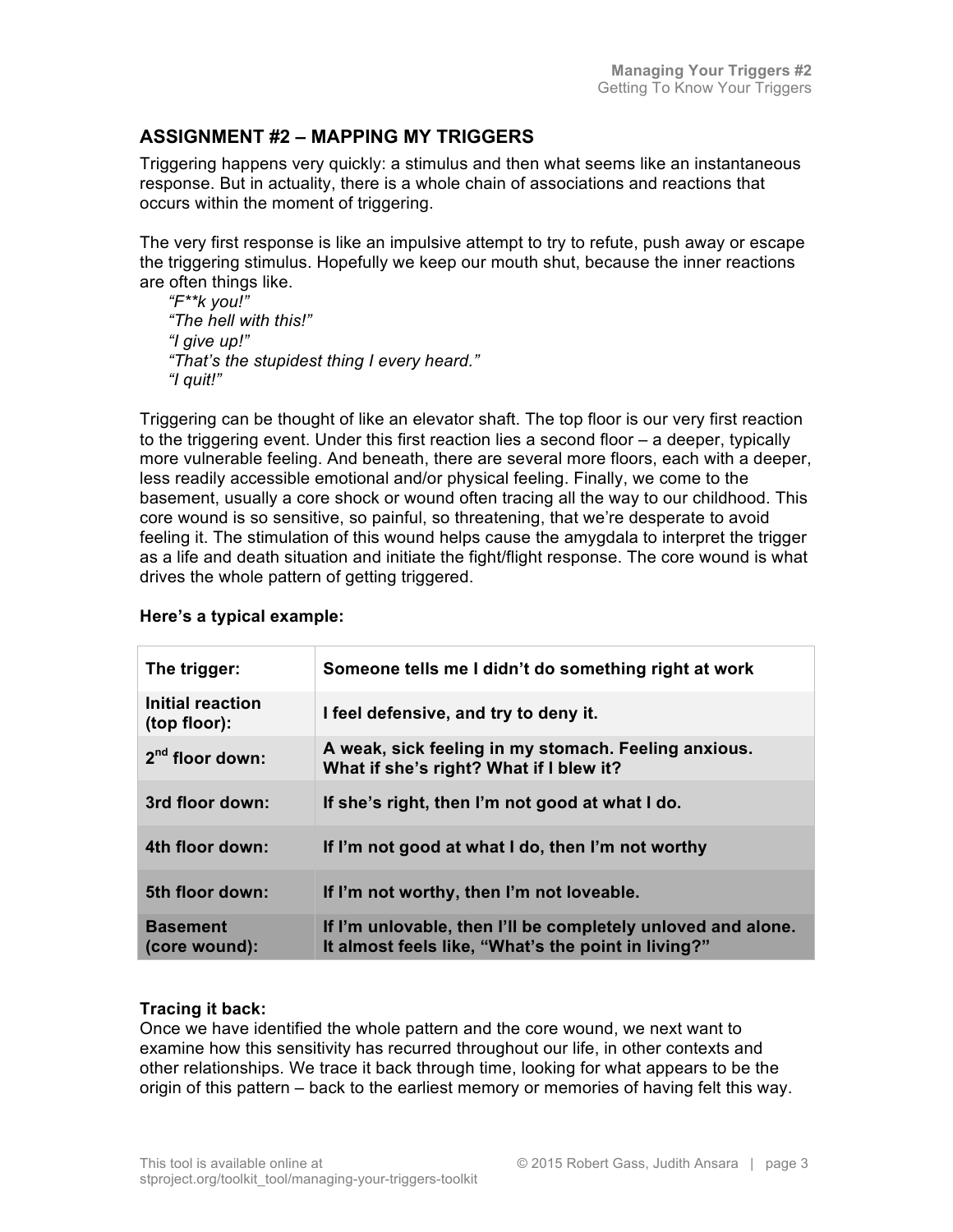*To continue with the example above:*

As I look back in my life, the pattern of feeling defensive about my performance has been a recurring theme. It's played out not only at work but also in my love relationships. My earliest memories of this pattern are of coming home from school with 3 A's and a B, and my father's only reaction was, *"What happened that you only got a B?"* I grew up feeling that I could never do it well enough for him and that anything less than perfect wasn't O.K. His love felt conditional on my performance.

### **The Map**

To help make these connections clear, your next assignment is to literally draw a representation or map of your trigger associations. For our example, this might look like:



# **ASSIGNMENT #2**

Pick one of your most significant triggers.

Draw a map of what happens in your mind/heart/body when you're triggered. Your picture does not have to be as linear as the example shown here, but it should include:

- The triggering event
- The first, instantaneous reaction (the actual first thought/feeling that comes up, whether or not you would ever express it)
- The deeper feeling under that (going down the elevator shaft)
- The deeper feeling under that
- The deeper feeling under that
- And so on, until you come to the core wound at the bottom of the elevator shaft

Once you have done this, go back through your life to other times, places and relationships where you have experienced similar patterns of feeling. Keep going back until you arrive at what seems like the earliest memory/memories you have of this pattern. It might be one particular memory or a series of experiences from a particular time in your life. Show this on your map.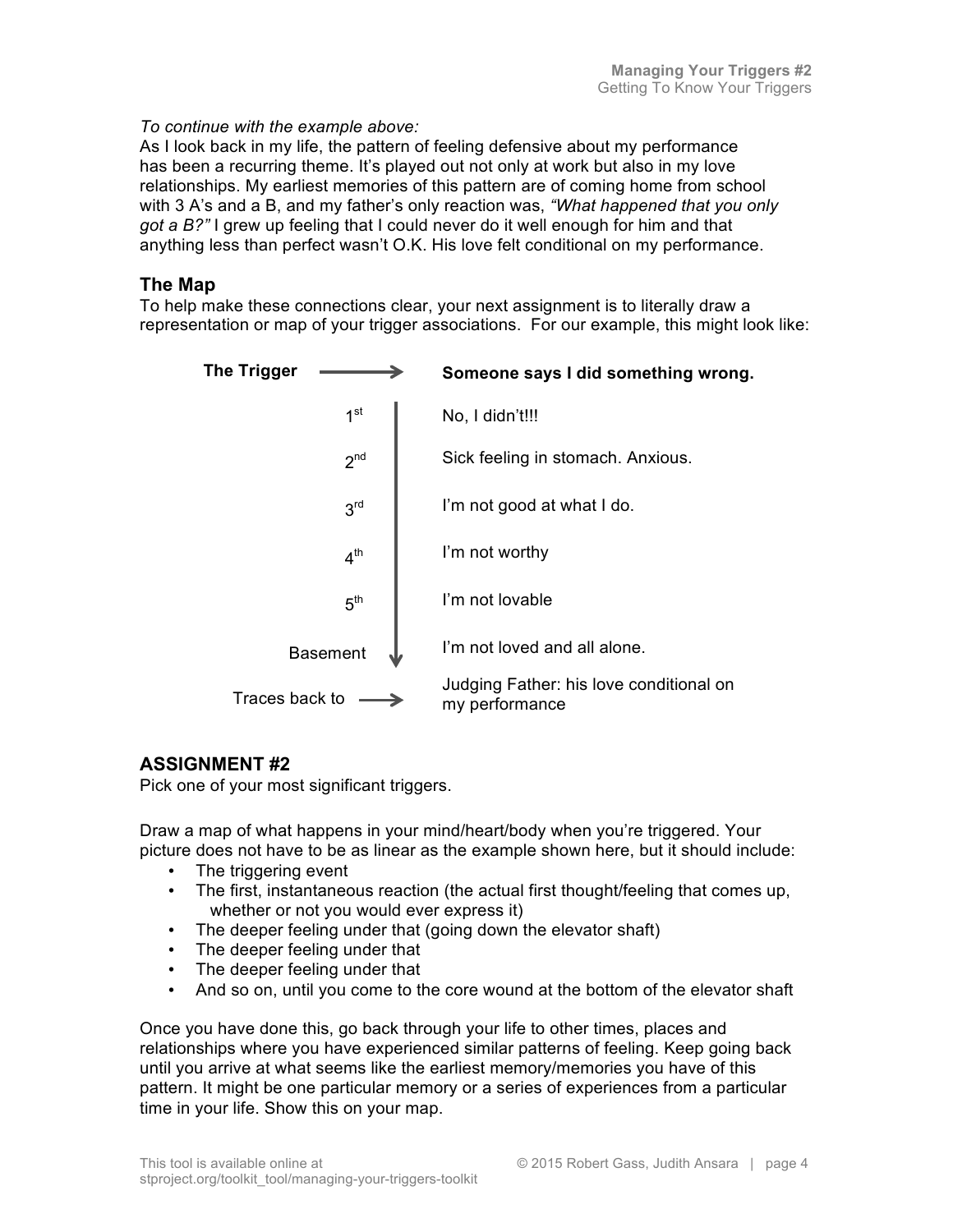**Managing Your Triggers #2** Getting To Know Your Triggers

**MY MAP**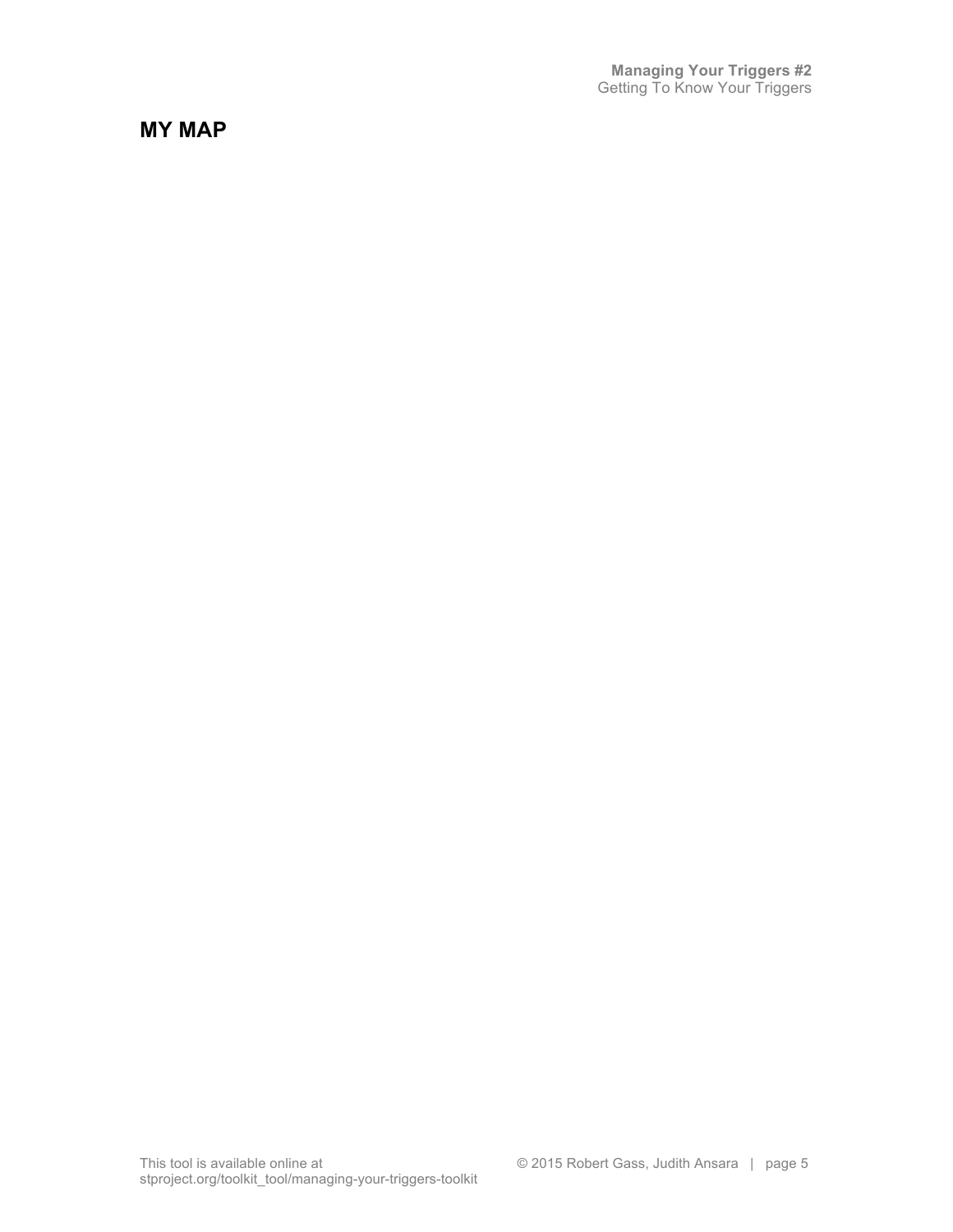<span id="page-9-0"></span>*This is the 3rd article of 7 in the Managing Your Triggers Toolkit. You can download the articles in this series, and other tools at: www.stproject.org/toolkit\_tool/managing-your-triggers-toolkit*

### **The 4-step Practice of State-Shifting**

All of us get triggered. Our emotional hot buttons get pushed. Our ability to think gets hijacked by the flight/fight response. The things we do and say when we're triggered almost always make situations worse.

This is a major problem for leaders and those that follow them. As leaders, when we're triggered our potential to do damage is magnified by the power we wield. We're out of control. We have no capacity to gauge our impact. The goals we work so hard to achieve can be undermined. People can be hurt.

We don't have a lot of choice about whether or not we get triggered. Our triggers wire deeply into our upbringing and our life history. But we *do* have choice about what happens next. We can learn how to manage ourselves when we're triggered.

As leaders, we must train ourselves to refrain from acting when in a triggered state. We don't want to wield our power until our neo-cortex has re-established control. In the words of the Chinese philosopher, Lao Tsu:

*"Do you have the patience to wait till your mud settles and the water is clear? Can you remain unmoving until the right action shows itself?"*

Managing our own state of being should be a core competency for all leaders. And, a powerful tool for developing this mastery is the 4-step practice of **state-shifting***.*

# **What Is State-Shifting?**

**State-shifting** is the practice of learning to consciously shift our energy out of our triggered state and helping our neo-cortex to re-establish control. As leaders, we want to learn to do this as quickly as possible, so that we can respond appropriately to triggering situations.

The essence of the state-shifting practice is cultivating a discipline of not acting when triggered, then using any one of a number of tools to bring ourselves back to a state of balance and inner clarity. The practice helps us achieve better results and avoid the collateral damage that usually comes from acting when triggered.

There are four steps to the state-shifting practice:

- **Step 1 Name it.**
- **Step 2 Take space appropriately.**
- **Step 3 Shift your state.**
- **Step 4 Deal with the situation.**

Let's look at each of the four steps.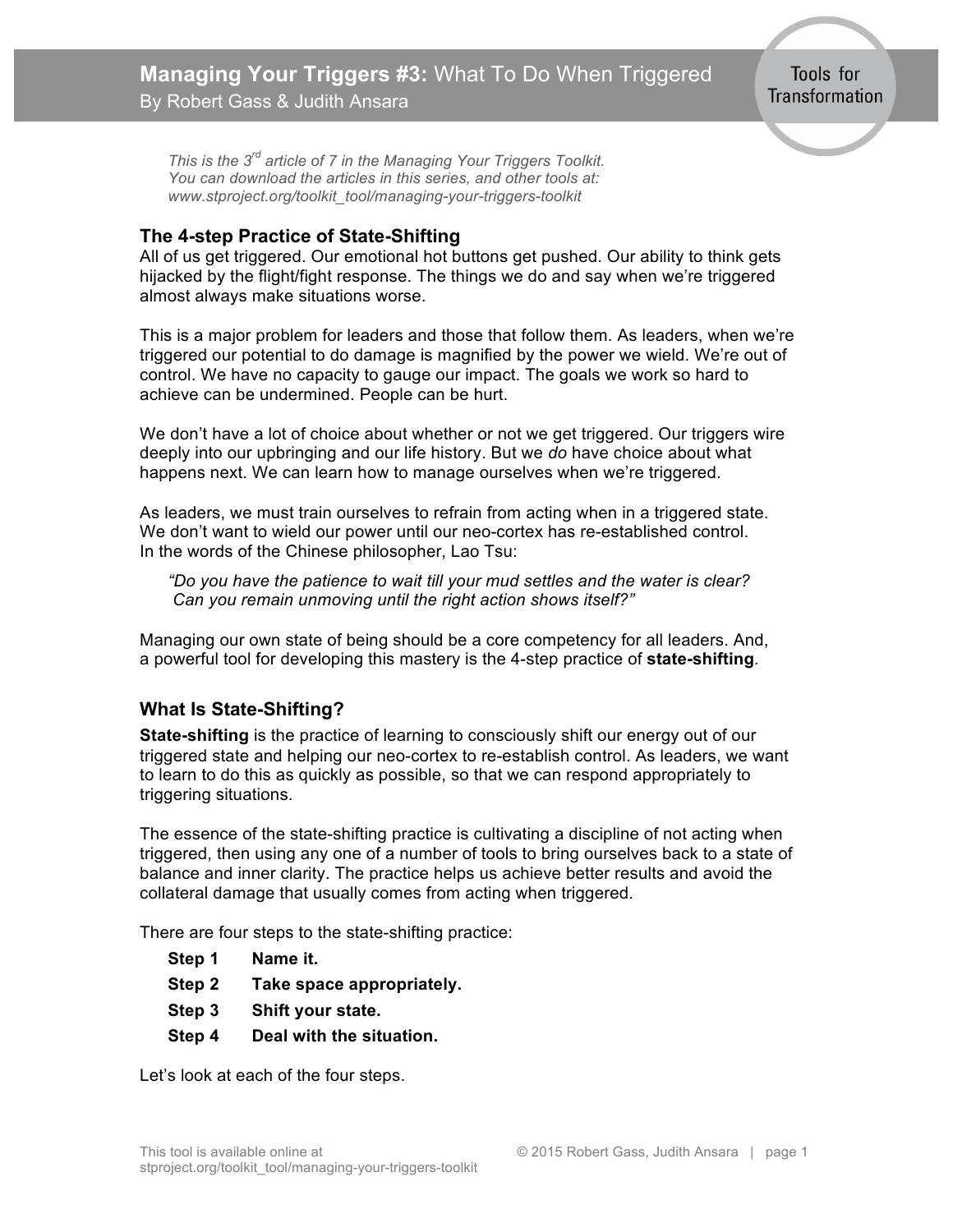### **Step 1. Name it.**

Step 1 is the key step – **Name it.** Identify what's happening. Say to yourself, *"I'm triggered."* Until you do this, you're helpless. Your amygdala, a primitive part of the brain not capable of rational thought, is in control.

Unfortunately, simply naming for yourself that you're triggered doesn't make it stop. The stress hormones will still be racing through your body. Your emotions will still be inflamed. However, the moment you say to yourself, "I'm triggered," instead of only being a wild animal fighting or fleeing, your adult self has just woken up. We now have a witness, someone inside who knows that you're triggered. Even though you're still triggered, you're now potentially sane enough to remember the 4-step state-shifting process, and you can proceed to Step 2.

There's only one problem to actually accomplishing Step 1. We're triggered! And when we're triggered, we can't think clearly. We're not even smart enough to know we're triggered. However, there are certain tell-tale signs that get set off in our body and mind when we're triggered. These signs are different for each of us.

*We may feel hot. Our stomach or jaw may begin to clench. Our voice involuntarily starts to rise. We may instantly feel intensely judgmental of the person or situation. Or perhaps we start to space out and have trouble thinking.*

As we learn to identify our particular tell-tale signs of being triggered, it becomes increasingly easy for us to **Name it** – even when our analytic capacities are impaired.

To learn more about recognizing when you're triggered, see the 4th article in this series: *How to Recognize that You're Triggered*

### **Step 2. Take space appropriately.**

The key to state-shifting is to remember: *Do not act when triggered.*

Once you've been able to **Name It**, the critical next step in state-shifting is to **Take space appropriately** from the triggering situation. There are two reasons:

- 1. If you stay in the situation, you will keep getting retriggered.
- 2. If you stay in the situation, you are likely to say or do something you will later regret.

For those of us who tend towards fight, taking appropriate space may go against your instincts, which are screaming to defend yourself.

You must take space, but please notice the word 'appropriately'. There is a danger that the way you take space can inflame a situation. Here's an example of an unskillful way to take space:

*"You're a \_\_\_\_! I don't want to deal with you."* And you storm out the door.

It might feel really good to let off some steam to your reptilian brain, but now you've created a mess that you'll have to clean up later.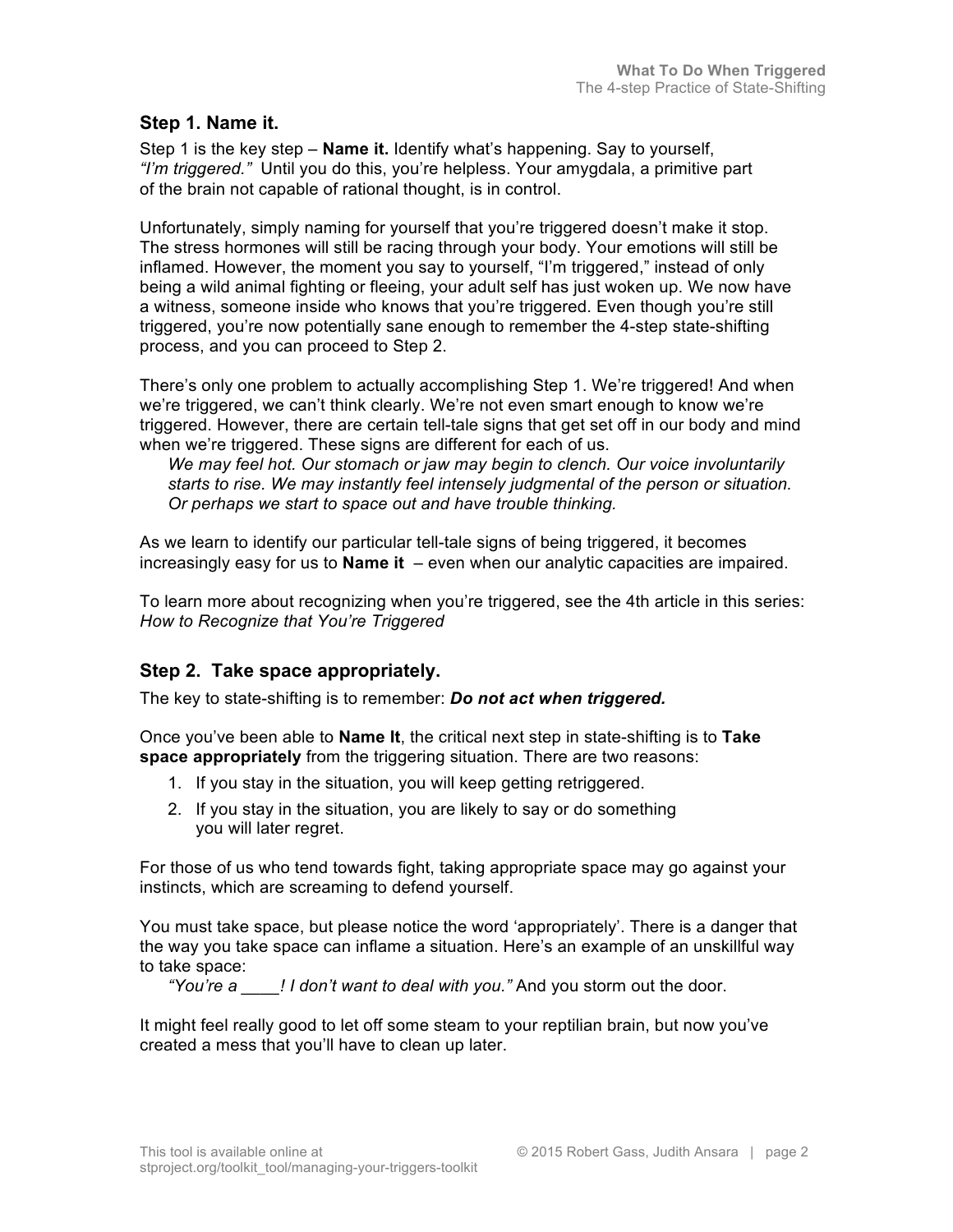Here are a few examples of how to take space – *appropriately*.

There are the direct approaches:

- *"I'm feeling a bit reactive/unclear/emotional. I could really use a little time to collect my thoughts. How about if we get together after lunch and try to resolve this?"* (Never say, *"You're triggered!"*)
- *"It seems like we're bogged down. How about we take a break and come back later and take a fresh look."* ("Cooling off" periods are often used in conflict resolution and mediation work when people are triggered and emotions are running high.)

And there are the indirect approaches:

- Bathroom breaks are a universally recognized opportunity to take some personal space.
- Buy yourself some time. The other person has just made a proposal that completely triggers you*… "Interesting suggestion! Let me check with my colleagues/run some numbers/do a bit more research, etc. and get back to you tomorrow."*

There can be challenges to taking space appropriately, but when you really understand that your successful leadership in a situation completely depends on your taking the space you need, you can usually find a way to do it.

When it's difficult to take physical space, it may be possible to take some psychic space. (Most of us learned during those long hours in school to keep our eyes open and look like we're paying attention while our minds were actually far, far away.) If you get triggered in a meeting, try taking the needed space by simply temporarily withdrawing from the discussion.

*Important note to those of you who tend to avoid conflict and difficult interactions:* **Take space appropriately** does not mean that you're off the hook for dealing with the triggering situation. Quite the opposite! The whole purpose of training leaders in state-shifting is to help you be better able to respond to the situations that trigger you. Remember, Step 4 is **Deal with the situation***.*

Once you have removed yourself from the triggering situation, we can proceed to Step 3 – how to actually shift our state of being and return to sanity.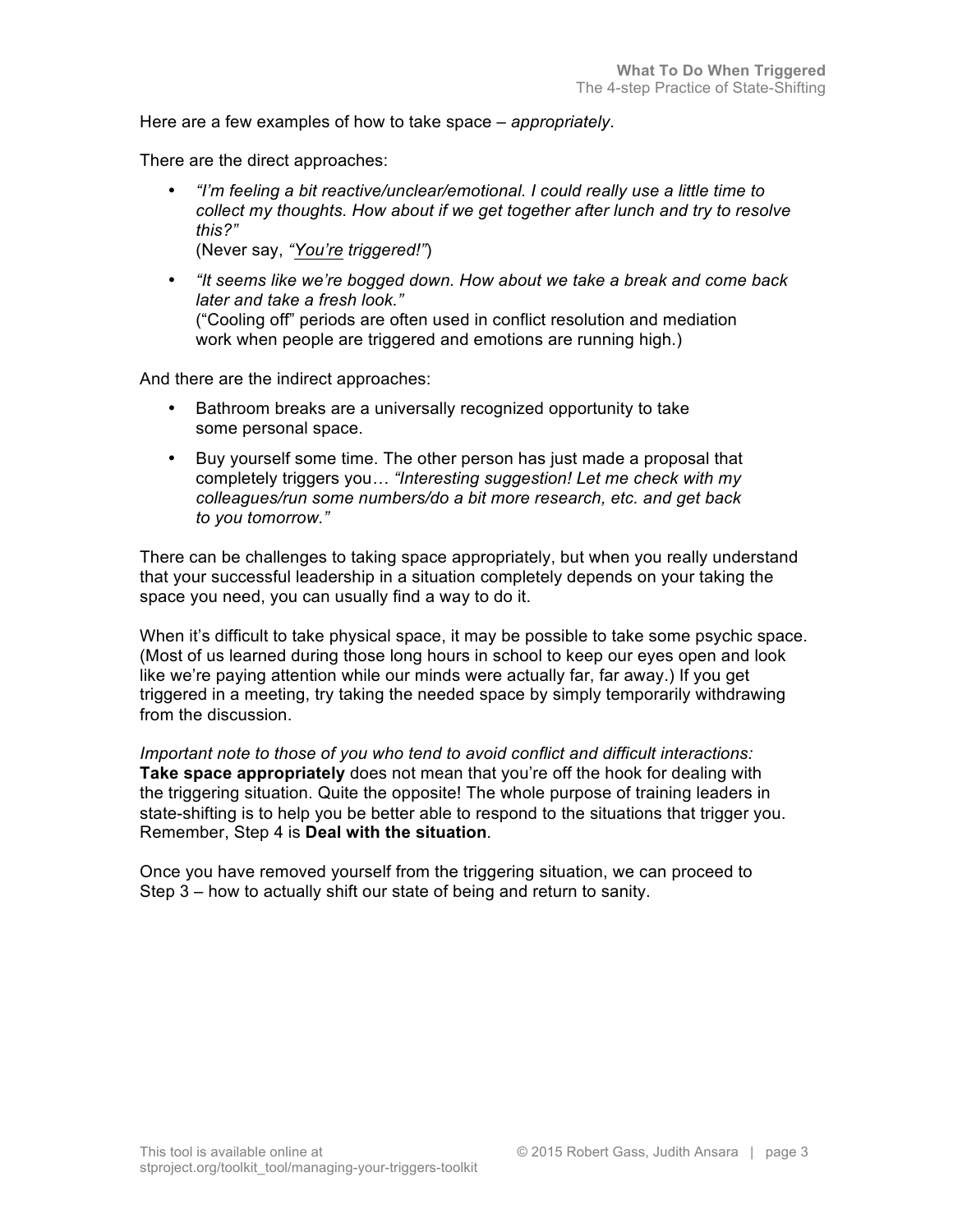### **Step 3. Shift your state.**

Once we are no longer actively provoked by the trigger, the flight/fight response will usually subside gradually, and we begin to return to balance. But, it can take a while. Recovery time is impacted by:

- The intensity of the trigger and the degree of emotional reaction and/or neurological trauma
- How quickly you remove yourself from the triggering situation
- Your general state of mind/body wellness. We're more susceptible to being triggered when we're overtired, have low blood sugar, etc. These same factors also influence how quickly we can re-center ourselves after having been triggered.

Because we're dealing with psychological rather than physical danger, we can actually keep re-triggering ourselves by thinking about the situation. You've likely experienced this. It's many hours after you got really triggered by someone, but you're still upset. Like a hamster on a treadmill, your mind is racing, replaying the same conversation over and over in your head.

When there has been a serious emotional hijacking, full recovery can take hours – up to a day or more. As leaders, we cannot always afford the luxury of letting nature run its course and waiting until we've come back into balance. We're often in situations that require a timely leadership response.

Fortunately, there are a number of techniques we can use to speed up the normal process of recovery. We call these **state-shifting tools.**

There are many ways to shift your state. You likely have developed some ways of your own to help calm down – perhaps a ritual of making and drinking a cup of tea, going for a run, or listening to music. (Unfortunately, many of us have become dependent in unwholesome ways of using various substances to shift our state.) It's good to have a variety of techniques. Some tools work fine when you're just a little triggered. You will need more heavy-duty tools when you've spiraled into deep core wounds. Some techniques require you to be in a private space. Others can be utilized in the middle of a meeting.

The more quickly you recognize that you're triggered, take space and begin to stateshift, the easier and quicker the recovery time.

Some of the most effective techniques work directly with our body to help us calm down and regain balance: deep breathing, physical exercise, various forms of psycho-physical self-regulation. Other methods work directly with our thoughts and emotions such as: various forms of self-reflection, emotional release, meditation and prayer.

To learn more about specific state-shifting tools and how to use them, see the  $5<sup>tn</sup>$  article in this series: *The Art of State-Shifting: 13 Tools For Recovering Your Sanity*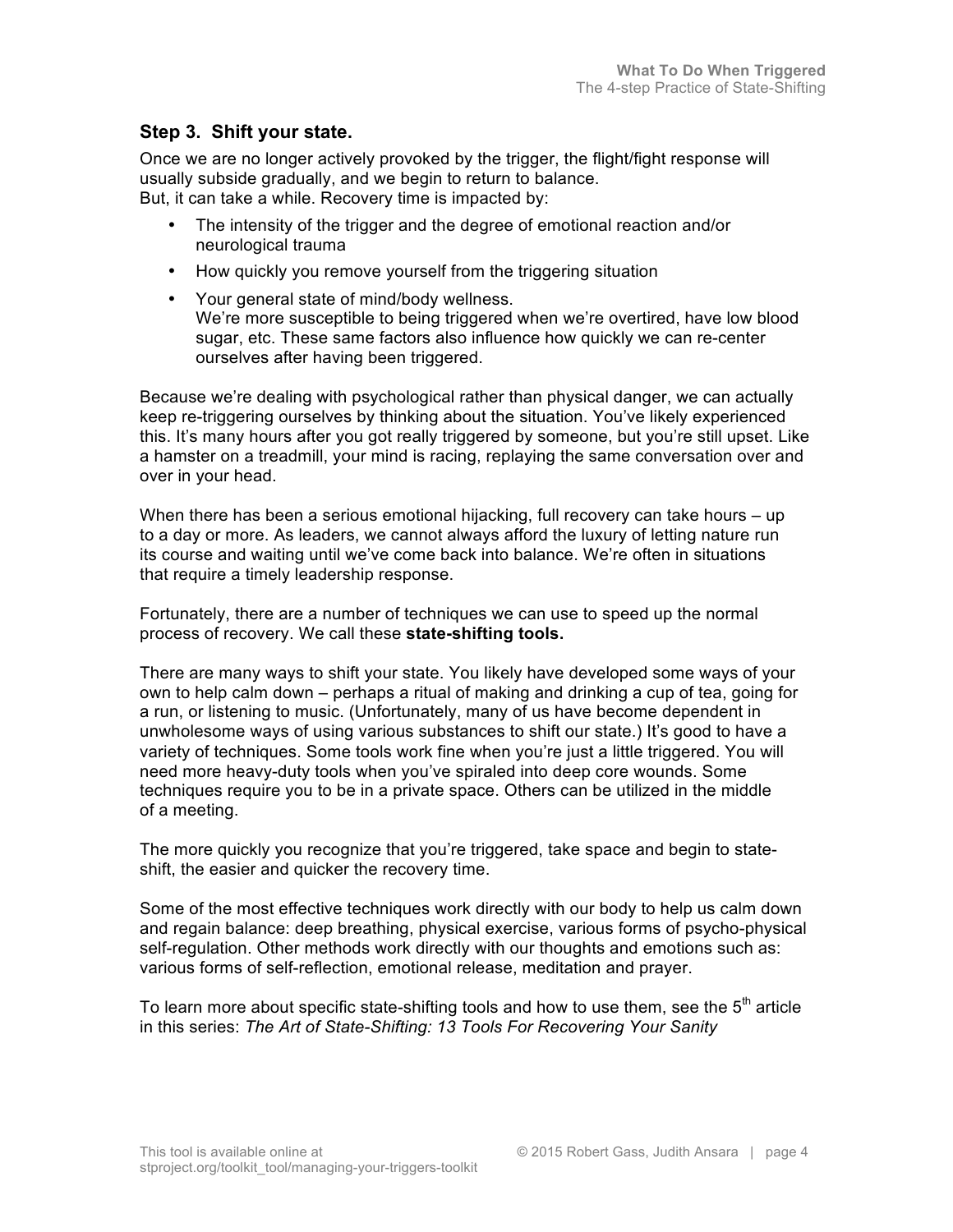### **Step 4. Deal with the situation.**

As leaders, the purpose of taking on the practice of state-shifting is to be more effective. We learn to better manage ourselves so that we can better manage the potentially triggering situations that arise in our organizations and our work.

When we are triggered, we have lost the intelligence and capacity to function well. We use the state-shifting process to help bring ourselves back to our zone of leadership: a place of centeredness, inner balance and focus, where we have full access to our life experience and ability to creatively solve problems.

We are now able to act – not simply react. We look back at the original situation that triggered us. Is there something that needs to be done . . . or not? Often we're triggered by events that do not require us to do anything other than calm down.

If we do choose to act, we can assess the situation, get clear on our goals, and plan how to best achieve these goals. Only then do we act. We may or may not be successful, but our success ratio will be vastly higher than if we had acted while our brain was under the control of our amygdala.

Let's say we were the object of a sexist, racist or homophobic remark or action. We get triggered. The huge rush of emotion is partly about what just happened. But mostly, it's about a lifetime of pain and rage at being subject to an oppressive system. Fortunately, we've been practicing state-shifting, so rather than dumping our lifetime of emotion at this person, we notice we're triggered, we step away from the interaction and do some state-shifting.

Once we recover our balance, we're ready for **Stage 4. Deal with the situation.** Perhaps the offending person is someone with whom I don't have a significant ongoing relationship. Do I really want to spend the energy to go back and try to "educate" them? I sure felt like I wanted to give them a piece of my mind when I was triggered. But upon reflection, I don't have the relational context or the interest to engage with them.

But let's say this person is a teammate, someone I'm going to be working with closely over time. In this case, I may want to have a conversation. Now that I'm not triggered, I can be clear on what I actually want to accomplish, and how to go about the conversation in a way that will most likely produce that result.

# **Some FAQs about Triggering**

#### *Does this mean that I'm never supposed to get emotional?*

Not at all! Someone says something that moves you deeply, and your eyes start to tear. It is not necessarily the case that you're really feeling sad about some childhood experience. You feel angry in the face of injustice or afraid when reading about the threat of climate change. Your anger or fear is not always due to some past trauma. Your authentic emotions are an important part of your humanity.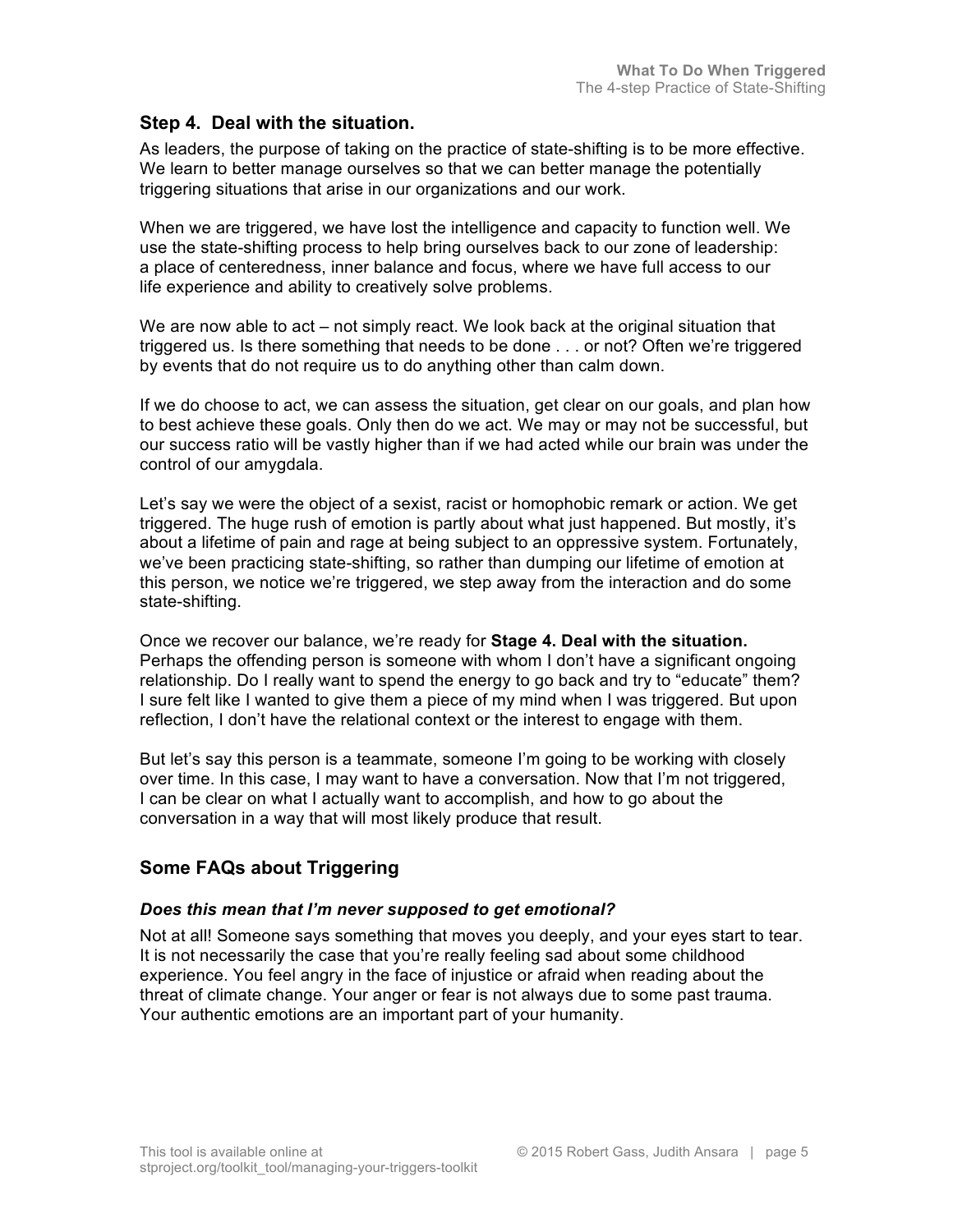Emotional triggering has certain characteristics that distinguish it from authentic, human responses to real situations:

- 1. The intensity of our response seems disproportionate to the stimulus.
- 2. Our reactions overwhelm our ability to effectively respond to the situation at hand. Our neo-cortex gets hijacked by our limbic system.
- 3. When we reflect later on our reactions, things may look rather different than we "assessed" at the time.

Managing your triggers does *not* mean that all our communications as leaders should be in sweet dulcet tones, totally calm and reasonable and without passion. There is great power in our emotions. There are times to sound the notes of outrage or to allow our loss and grief to pour forth like a river. We want to be able to give passionate voice to our dreams and visions. But, it is also true that as leaders we want to be conscious about our impact.

*"It is easy to fly into a passion. But, to be angry with the right person, and to the right extent, and at the right time, and in the right way – this is not so easy."* **–** Aristotle

For more on how, as a leader, to skillfully deal with emotions (our own and others), see our article: *Managing Emotions*

### *"Will I ever stop getting triggered?*

Some degree of triggering seems to be part of being human. You probably won't suddenly reach an enlightened state of being where you no longer have any triggered reactions to events that come your way. You may always get to encounter the imprints of your life history.

However, there is a great deal we can learn about how we *relate* to our triggers. The practice of state-shifting is a powerful tool that helps us to not be at the mercy of our own triggers. By repeated practice of state-shifting, we can develop an ability to witness our own reactions. We can learn to no longer believe what our minds are telling us when we're triggered. And importantly, we can learn how *not* to act when we're triggered.

Each time we interrupt our being triggered and do the practice, it's as if we're strengthening a muscle through repeated use. We're actually laying new neural pathways that, over time, start to develop a new habit. Before learning state-shifting, perhaps it might take us hours to recover from being triggered. With practice, we can greatly shorten that recovery time. We can start to notice we're triggered sooner and sooner. And the sooner we notice we're triggered, the easier it is to state-shift. Perhaps one day, we start to get triggered and almost instantly, without conscious effort, the thought arises, *"I'm triggered,"* and we state-shift in the length of a single breath.

When asked by a student,

*"Master, how do you stay centered all the time?"*  Morihei Ueshiba, founder of Aikido (a martial art form), responded, *"I'm not centered all the time. I simply recover faster than before."*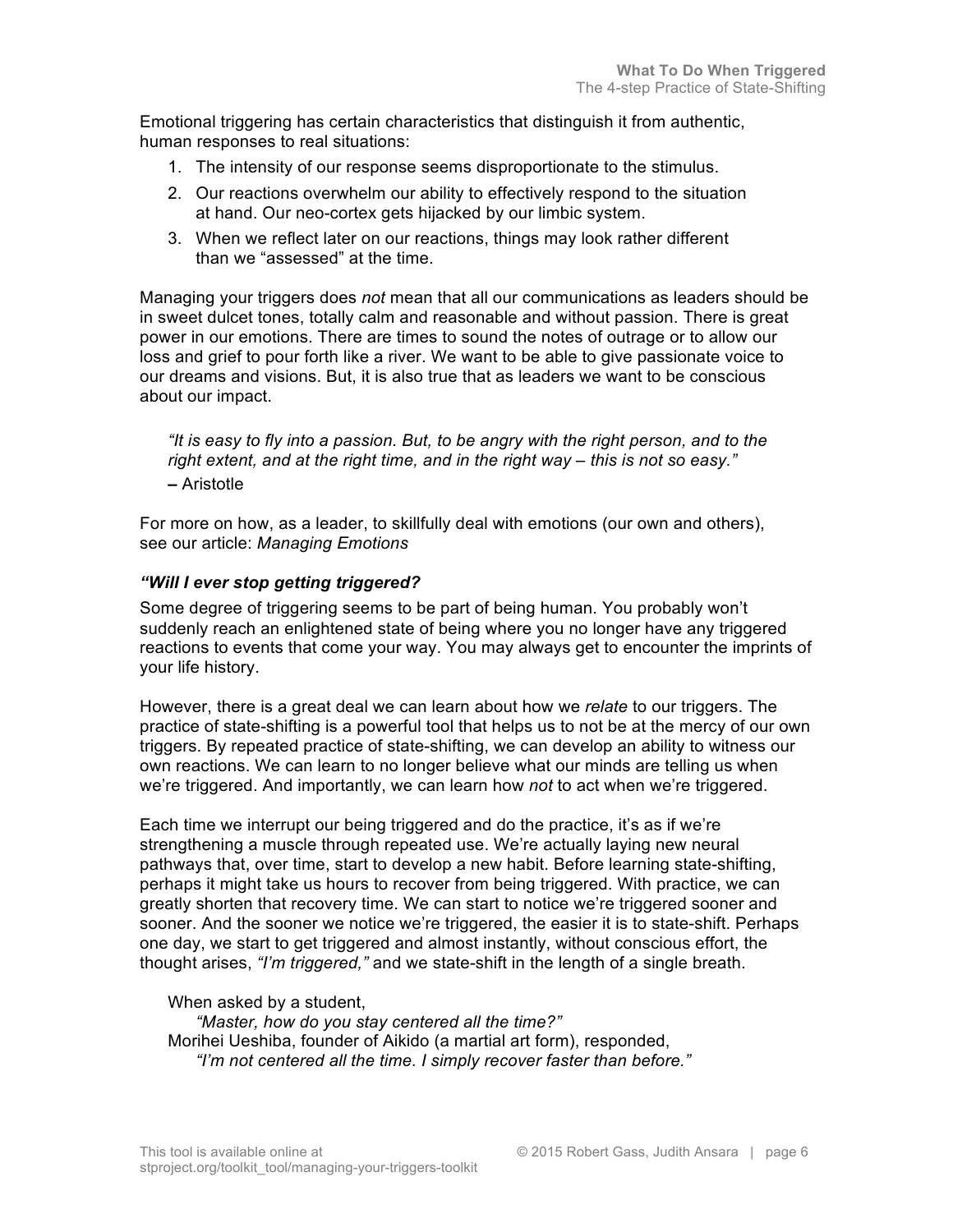# **Summary of The State-Shifting Practice**

### **Step 1. Name it.**

The sooner you notice that you're triggered, the quicker your recovery.

# **Step 2. Take space appropriately.**

Don't act when triggered! Find some relatively graceful way of removing yourself from the triggering situation.

# **Step 3. Shift your state.**

Use any of a range of state-shifting tools to bring you back to a state of inner clarity and balance.

# **Step 4. Respond to the situation.**

Respond rather than react.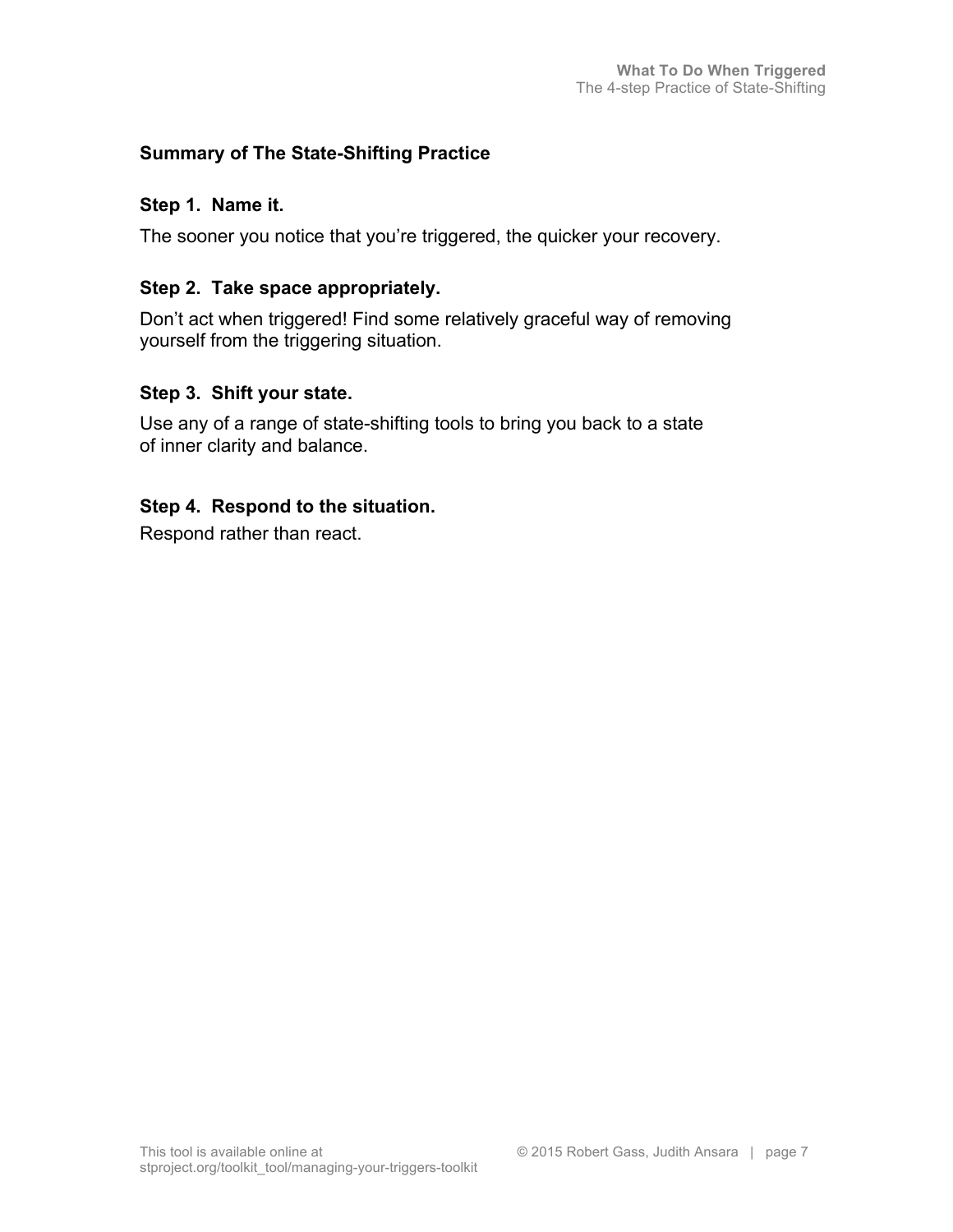<span id="page-16-0"></span>*This is the 4th article of 7 in the Managing Your Triggers Toolkit. You can download the articles in this series, and other tools at: www.stproject.org/toolkit\_tool/managing-your-triggers-toolkit*

The first step in making any change in our behavior is always awareness. In order to manage our emotional triggers, we first learn to recognize when we're triggered. For this reason, the first step of the state-shifting practice is to **Name it.**

The 4-step Practice of State-Shifting:

| Step 1 | Name it.                  |
|--------|---------------------------|
| Step 2 | Take space appropriately. |
| Step 3 | Shift your state.         |
| Step 4 | Deal with the situation.  |

**Step 1** can be more difficult than it seems because when we're triggered, we can't think clearly. We're not even smart enough to recognize that we're triggered.

But, there are certain things that get set off in our mind and body when we're triggered. By studying our own reactions and learning our particular tell-tale signs, we can more and more easily begin to **Name it** – to initiate Step 1 of the state-shifting practice.

Here are some of the most common tell-tale signs:

#### **Sign #1. Physical sensations**

Our minds "lie" all the time. Especially when triggered, you shouldn't trust any of your thoughts. But, our bodies tell the truth. Robert used to have trouble recognizing when he was angry. Judith would say, *"I think you're angry."* Robert would protest, *"No I'm not!"* Then Judith suggested, *"Please look at your hands."* Robert's fists were clenched so tightly his knuckles were white.

Very often there are clear physical sensations that will tell us we're triggered. Our stomachs or jaws begin to clench. We feel hot. Our eyes begin to water. We stop breathing or start hyperventilating. By noticing these particular body sensations we may be able to identify, *"I'm triggered."*

#### **Sign #2. Judging thoughts**

For many of us, the first place our minds go when we're triggered is to start blaming the other person or situation. We get defensive. All our years of education and life experience go into to finding fault with the person or thing that triggered us. This might be someone who we love or respect in our normal state of mind, but when we're triggered, they're the enemy.

**Sign #3. Difficulty paying attention, dissociation, exhaustion, escape fantasies**

For those of us that tend more towards flight than fight, our signs of being triggered might be spacing out, suddenly feeling drained or exhausted, dissociation and difficulty thinking. These reactions are typical in those of us who tend to avoid conflict. We may indulge in escape fantasies. We're triggered at work and instantly we're at our next job where people really appreciate all that we do. Or, all of a sudden, we lose all our energy,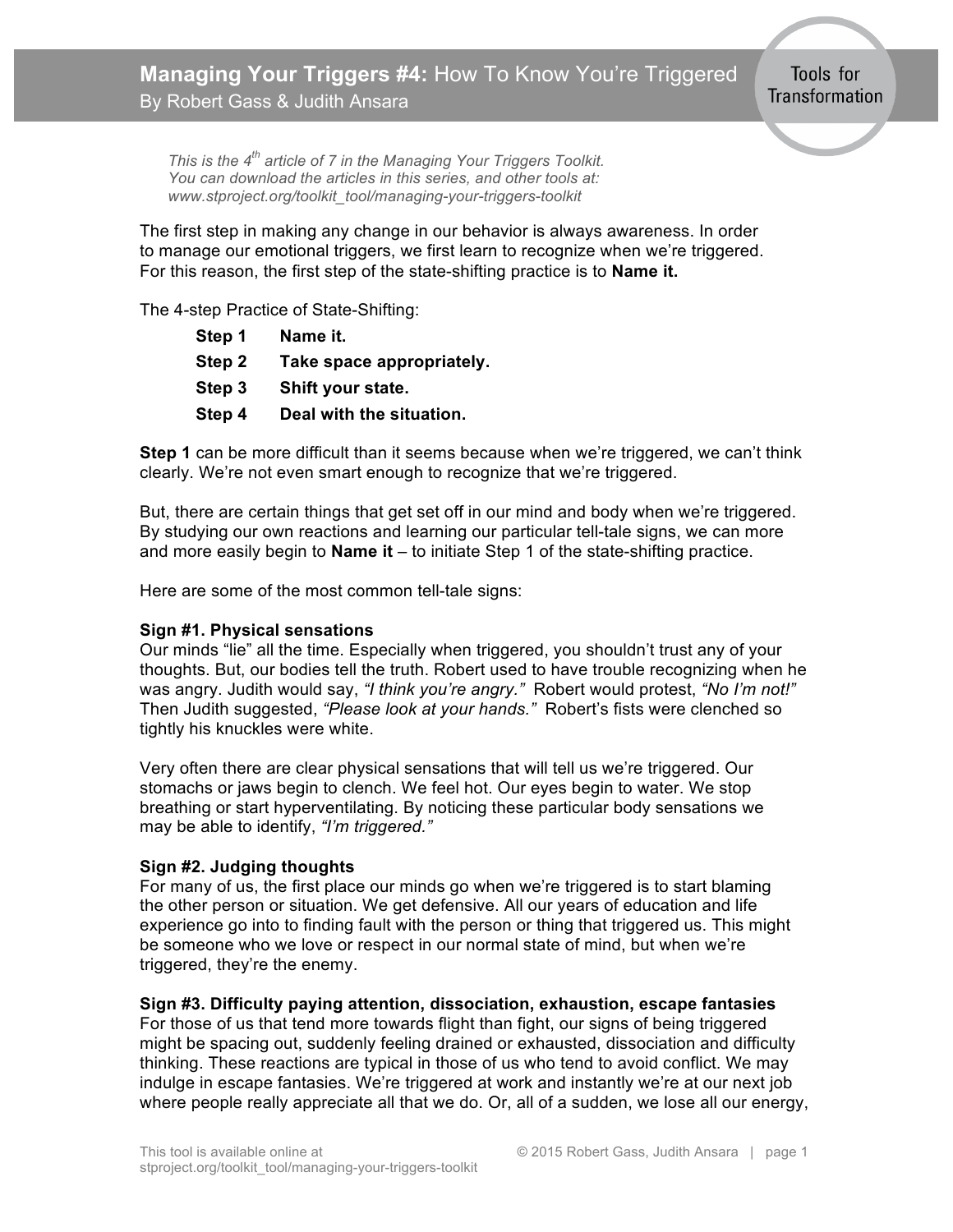as if the life is drained out of us and we can't think straight. These are tell-tale signs. You have been taken over by the impulse to flee or freeze.

#### **Sign #4. Defensiveness**

You find yourself pleading your case, justifying yourself, marshaling your argument and counter-arguments. This may be out loud to a person that triggered you, or venting to a third party. A sure sign that you're triggered is when it's hours after the triggering event, you're all alone and you're still going at it, complaining how you were wronged or why it's not your fault, as if there were some imaginary judge in the sky listening to your rant, who would somehow agree, *"Good point! You're right!"*

#### **Sign #5. Obsessively repeating thought patterns**

Have you ever seen a hamster running around and around in one of those little metal wheels? Have you ever experienced your mind doing this – replaying the same events over and over again, sometimes to the point of exhaustion? You're triggered!

#### **Sign #6. Emotional outbursts**

When we're triggered, sometimes we just lose it. Our emotional hijacking leads right to inappropriate outbursts of feeling. There are many times when it's completely appropriate to share what we feel. But the tell-tale sign of triggering is when feelings come bursting forth without conscious thought in ways that we are likely to later regret.

#### **Sign #7. Sudden intensive engagement in addictive behaviors**

We suddenly find ourselves surfing the net, eating ice cream and thinking about a cigarette. If we have an addiction, many of us go right there when triggered.

#### **Study yourself and your reactions.**

What happens when you're triggered? What are your unique tell-tale signs?

The sooner you recognize that you're triggered, the easier it is to begin the practice of state-shifting into your zone of leadership.

For more on triggers and state-shifting, see the other articles in the series: *Managing Your Triggers Toolkit*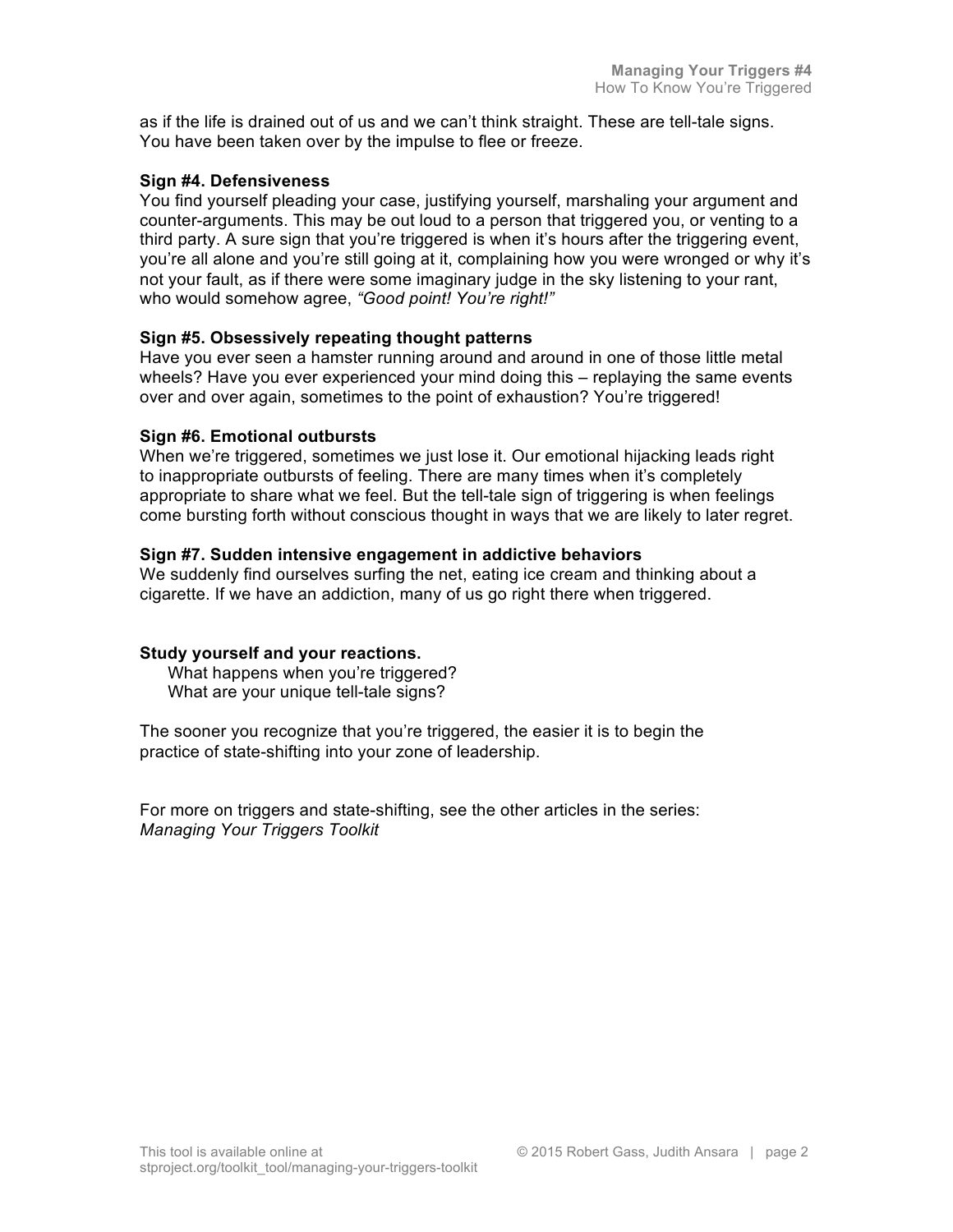*This is the 5th article of 7 in the Managing Your Triggers Toolkit. You can download the articles in this series, and other tools at: www.stproject.org/toolkit\_tool/managing-your-triggers-toolkit*

# **13 Tools for Recovering Your Sanity**

<span id="page-18-0"></span>By Robert Gass & Judith Ansara

Leaders, like all human beings, must deal with emotional reactivity. The practice of stateshifting helps train us to manage ourselves and our reactions when our capacity to think and act has been hijacked by the fight/flight response.

There are four steps to the state-shifting practice:

| Step 1 | Name it.                  |
|--------|---------------------------|
| Step 2 | Take space appropriately. |
| Step 3 | Shift your state.         |
| Step 4 | Deal with the situation.  |

In Step 3 – Shift State – we consciously use any one of a number of tools to speed up our recovery out of being triggered back into our zone of leadership – a state of being where we are centered, our mind is clear, and we can focus on the tasks at hand.

It is useful to have a variety of such tools in our toolbox. Some techniques work when we're just a little triggered. But when we've gone spiraling down into historical pain and/or deep emotional reactions, we need industrial strength state-shifting techniques.

There are many tools that can help our body and mind rebalance and return control to our neo-cortex. What follows is just a sampling of the range of these effective stateshifting techniques.

For a more complete review of the 4-step state-shifting practice, see the  $3<sup>rd</sup>$  article in this series: *What to Do When Triggered: The 4-step Practice of State-Shifting*

# **Tool #1. Breathing**

Mind-body practices such as yoga and Tai Chi always begin by teaching us to regulate our breathing. When we're triggered, we typically start either holding our breath or hyperventilating. Carbon dioxide builds up, creating that panicky feeling like when we've been underwater too long. The simplest state-shifting tool is to begin taking deep breaths, increasing the amount of oxygen coming into our lungs. Simple but effective – especially if we catch our triggering early before we spiral out of control.

# **Tool #2. Move energy**

One of the most powerful and quickest ways to shift out of a triggered state is to engage in any form of vigorous physical exercise. Dancing, jogging, working out, biking – anything that gets the heart pumping. Also sounding, singing, using our voice--all these increase the flow of oxygen, help consume the excess energy created by the fight/flight response, and release endorphins that evoke feelings of well-being.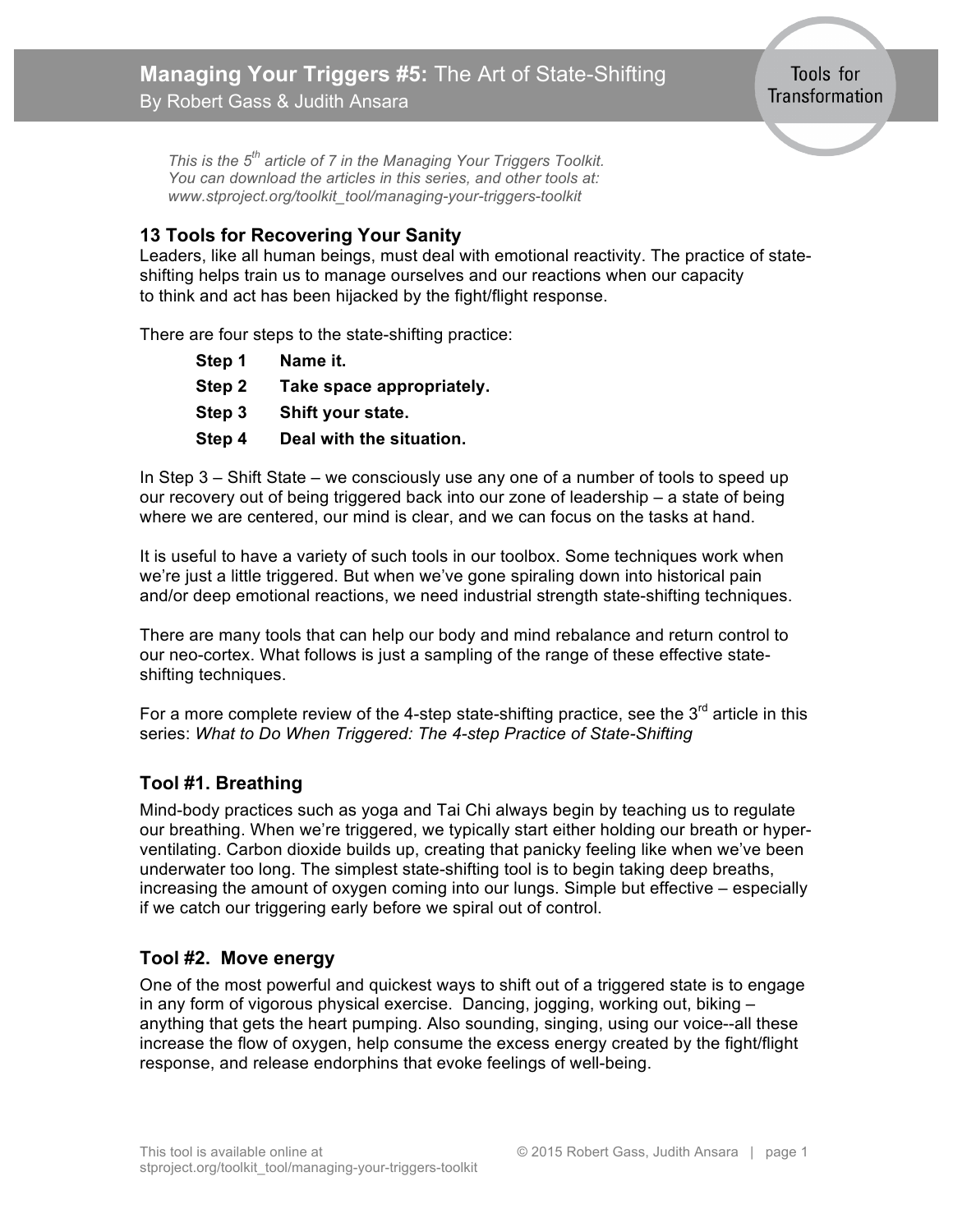# **Tool #3. Feel your feelings**

Nature has provided us with a simple and effective method for dealing with emotions. Watch any young child. If they are sad or hurt, instantly the tears begin to flow. They cry. Then, it passes. Sometimes when we've been triggered what we actually need is to allow ourselves to feel, especially the deeper emotions that lie underneath our first, triggered response. Sometimes we need to soften our heart, to give space for our more tender, more vulnerable feelings.

# **Tool #4. Self-soothing**

When we're triggered we're a bit like a frightened animal or young child. Various forms of self-soothing can be useful options for shifting our state. This might look like sitting down with a cup of warm tea, taking a bath, lying on the earth, or listening to soft music – whatever you find nurturing and helpful in calming your nervous system.

# **Tool #5. Meditation/prayer**

Mediation, prayer, chanting, and other forms of spiritual practice are all powerful tools for shifting our state. They are highly effective, having been field-tested for thousands of years. But, it helps to have developed a foundational practice before you try to make use of these in a triggered situation.

# **Tool #6. Mind-Body Practices**

Similarly, those who have developed practices such as yoga, Tai Chi and Chi Kung or other forms of martial arts, often find these to be powerful methods for state-shifting when triggered.

# **Tool #7. Connect to purpose**

Leaders are usually dedicated to serving some greater purpose, a calling, a mission or a community. We can draw on the power of this dedication to help us when we're triggered. For example, when triggered with a colleague, by remembering the power of our commitment to this purpose, we put our disturbance in perspective. We hold fast to that higher purpose like a lifeline, and it lifts us out of our triggered state.

### **Tool #8. Self-humor**

Humor is one of the greatest healing forces for human beings. Rather than getting frustrated at ourselves for being triggered, it can be immensely liberating to begin to cultivate a sense of self-humor about our triggers. Especially as we become intimately familiar with our own triggers, it is possible to begin gently poking fun at ourselves. (But be *very* careful about making fun of other peoples' triggers!)

# **Tool #9. Change your physical environment**

When triggered, our primitive brains often associate threat with our physical surroundings. This remarkably simple maneuver can be surprisingly effective. Go to a different room. Even better… if you can, go outside.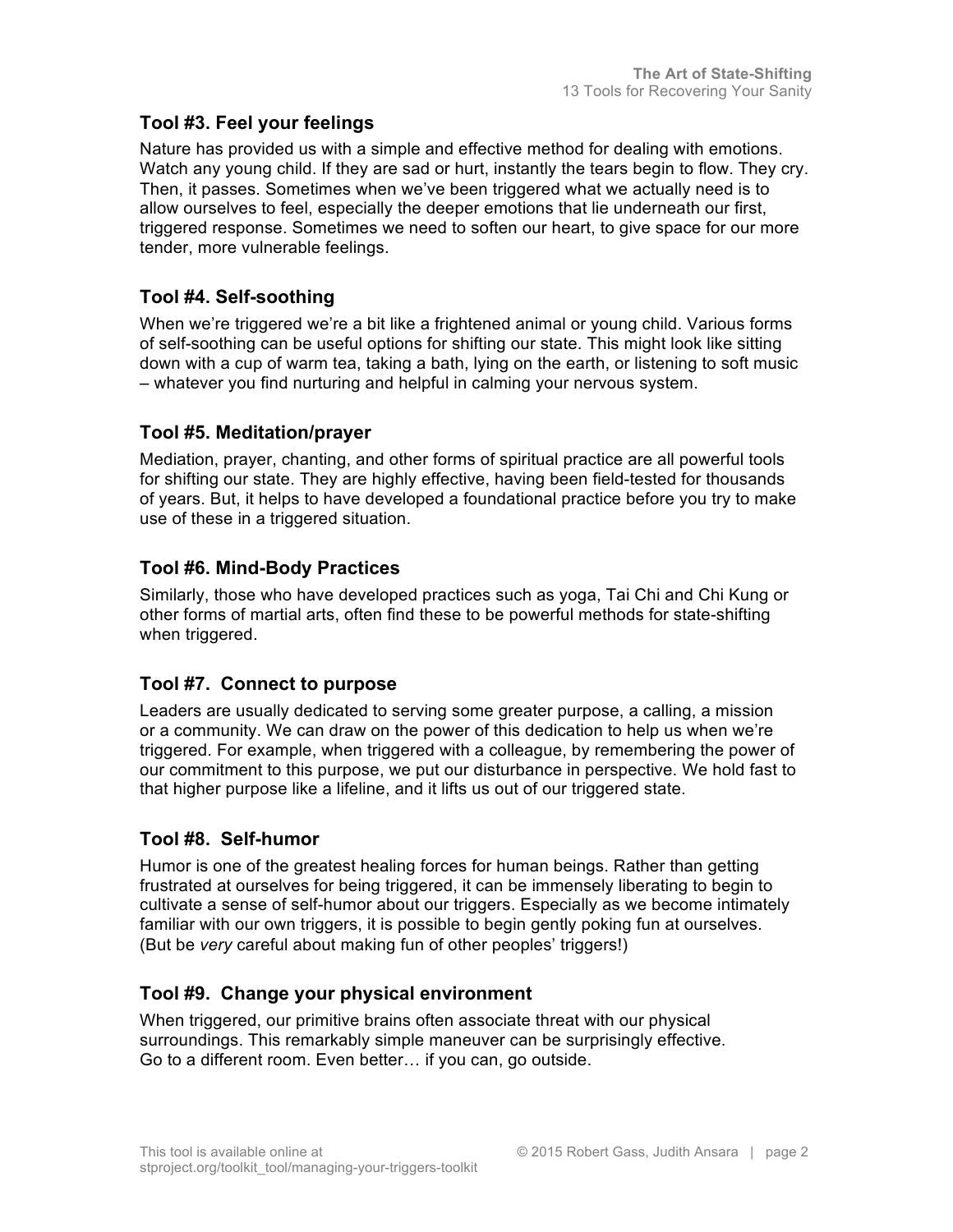# **Tool #10. Deep relaxation**

Our muscles tense up when we're triggered. If the surroundings permit, sit back or lie down. Close your eyes. Slowly bring your awareness to different parts of your body. As you find any areas that seem tight, breath . . . and invite those muscles to relax. Whether or not you have studied yoga, you might try the corpse pose (also called *savasana),* in which you lie down on your back with your palms facing up. \* It has been shown to decrease heart rate, lower blood pressure, slow respiration, decrease muscle tension and metabolic rate – in other words, the perfect antidote to the fight/flight characteristics of triggering.

# **Tool #11. Self-reflection/inquiry**

When we are triggered, our rational mind has been hijacked by the *amygdala.* The perceptions that drive the trigger are often distorted, and the assumptions and beliefs that fan the flames are almost always flawed. With this tool, we begin to use our nowfunctioning neo-cortex to unpack what actually is and is not going on and inquire as to why our reactions are out of proportion to the situation. We might reflect on such questions as:

- Why did I react so strongly?
- What is being triggered in me from my past?
- Am I absolutely sure that the meaning I have made of this situation is completely true?
- Is it *absolutely* true that… this person is out to get me; the situation is hopeless; this will definitely lead to something terrible, etc.?
- Is there another interpretation of events that might also be true?
- Is there possibly some opportunity for me in this situation?

# **Tool #12. Anchoring**

When a boat is becalmed, it is possible to move it by tossing and securing the anchor in the desired direction, then pulling on the chain (aka *kedging*). **Anchoring** is a psychophysical tool we use in an analogous way to pull ourselves out of our triggered state into a state of power and clarity.

We create anchors before we get triggered so we can draw on the tool when we need it. We begin by identifying what it feels like in our body when we are in touch with our inner power, our zone of leadership. We then create a physical, visual or auditory cue than can serve as an anchor to pull us back into our zone.

• The physical anchor:

We find a body posture that embodies the experience of being in our place of power. When triggered, we physically assume the body posture then take a number of deep breaths. As we continue to settle more deeply into the posture, it increasingly evokes our felt sense of power and our zone of leadership.

• The visual anchor:

We visualize a source of power that has particular meaning for us: an image from nature like the river or the sun, an animal, a revered person who inspires us, a spiritual symbol, etc. When triggered, we meditate on this image.

<sup>∗</sup> \* For complete instructions on doing the corpse pose, see: **www.yogajournal.com/poses/482**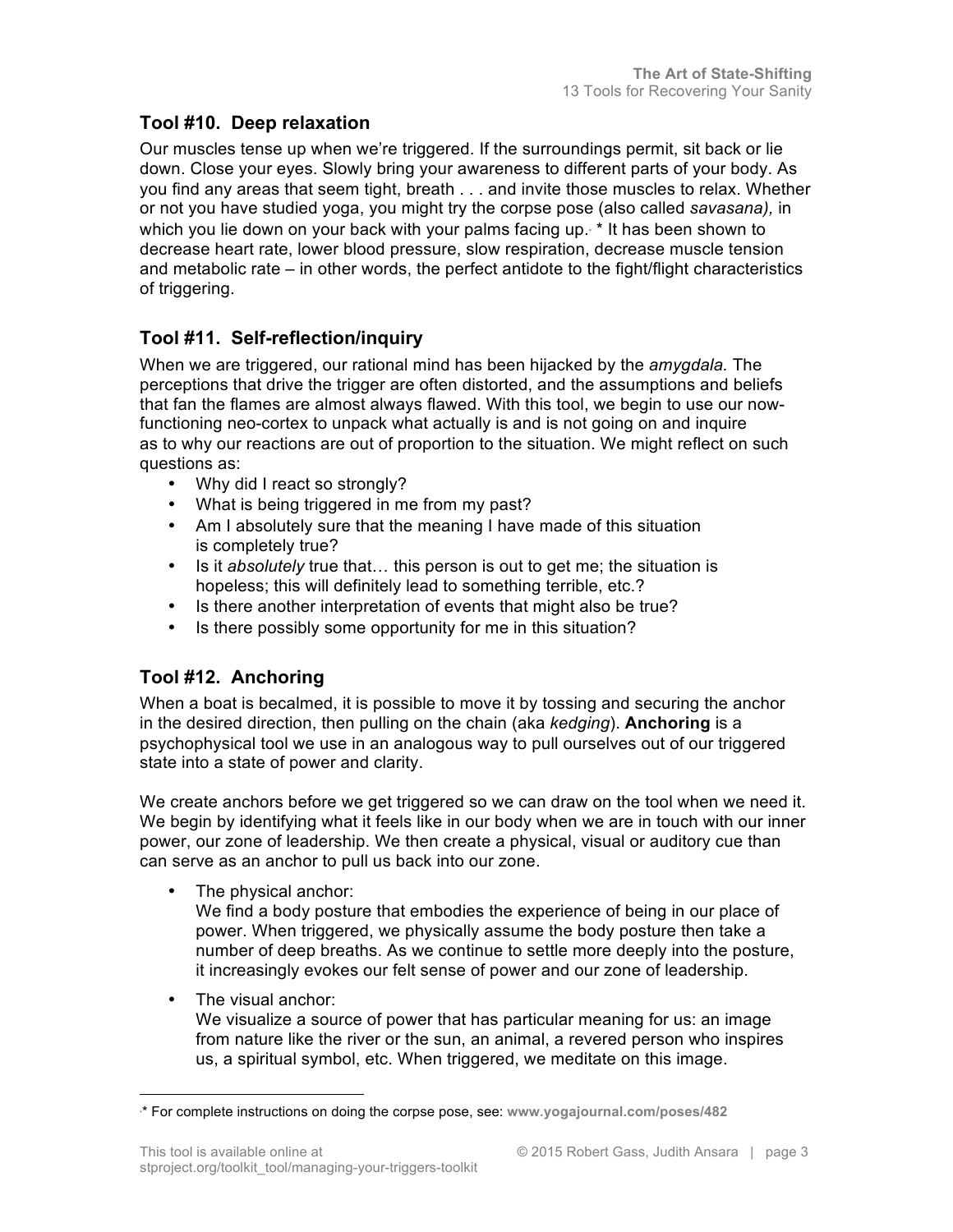With a series of deep breaths, we literally imagine we are drawing the power represented by this image into our body, until we start experiencing that power within us.

• The auditory anchor:

We create a short phrase, a series of words that evokes our sense of inner power.

*"I am deep peace." "Like a river, the power of love flows through me." "I am a warrior of justice."*

When triggered, linked with deep breaths, we repeat our phrases like an affirmation or mantra, to help evoke our inner power, our zone of leadership.

Because it's performed internally, the beauty of the anchoring technique is that it can be done in a public setting.

# **Tool #13. Drop It**

As we become "old friends" with our triggers, there are times when our feelings just don't seem to have such a strong grip on us. It's like when Velcro on a jacket starts to become less sticky. You're about to go down the rabbit hole of triggering… then you realize, *"I don't have to go there. I can just let it go."*

It's important to know that the **Drop It** tool is available to us. However, we want to be careful of P.T.S. – *Premature Transcendence Syndrome.* This common phenomenon is when we're trying hard to convince ourselves that*, "It doesn't bother me."* Meanwhile we're completely triggered, in denial that we're upset, and prone to passive aggression and a variety of inauthentic behavior.

But do watch for those times when it's actually possible to just… let it go.

### **In conclusion**

As leaders, we want to be balanced and clear in exercising our power to achieve our goals. When we've been triggered, these 13 state-shifting tools can help bring us back into a resourced and centered state of being – our zone of leadership.

For a complete description of the practice of state-shifting, see our articles:

*How Triggers Hijack Our Ability to Think and Act What to Do When Triggered: The 4-step Practice of State-shifting*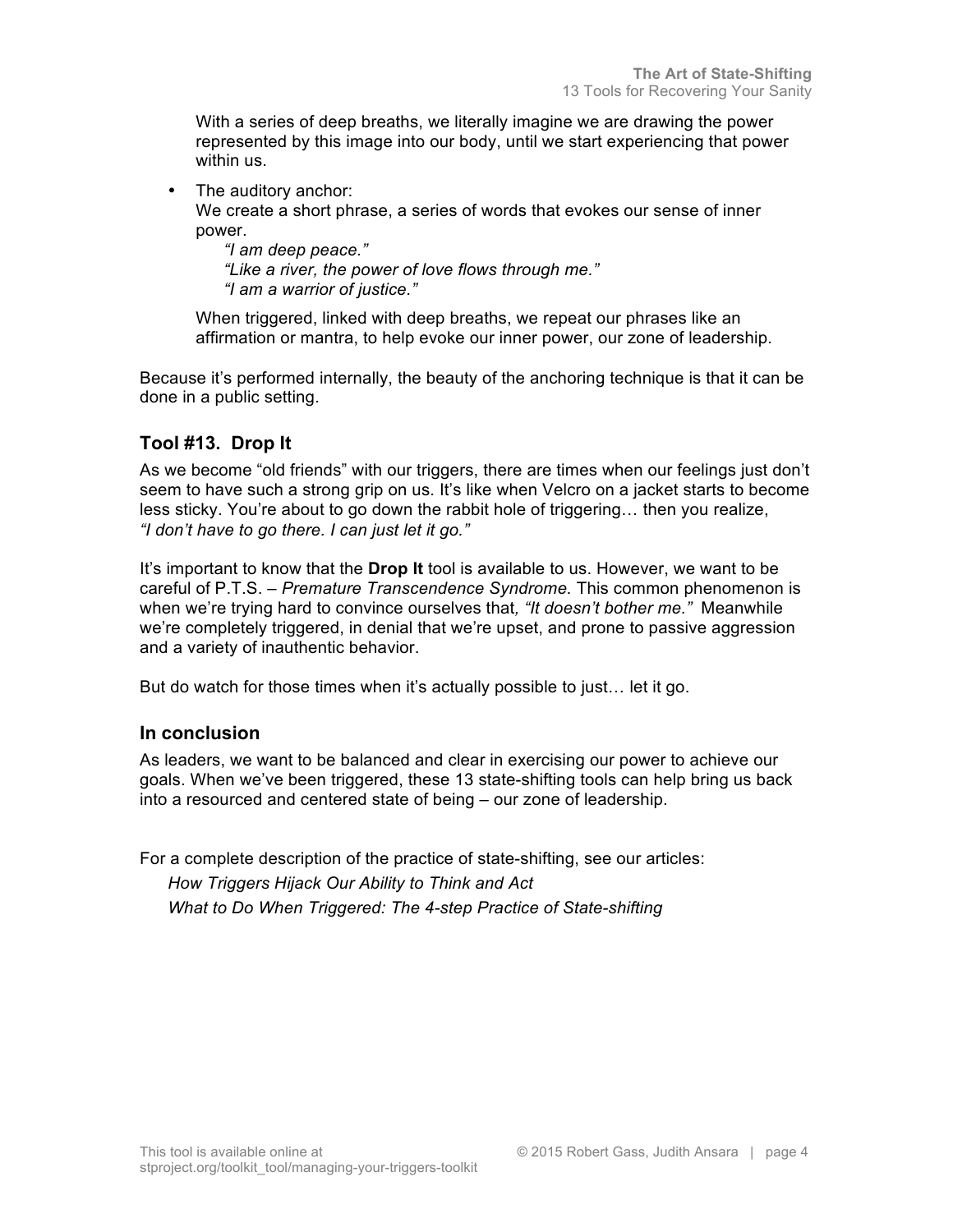<span id="page-22-0"></span>*This is the 6th article of 7 in the Managing Your Triggers Toolkit. You can download the articles in this series, and other tools at: www.stproject.org/toolkit\_tool/managing-your-triggers-toolkit*

# **How to Stay Centered in Triggering Situations**

In previous articles, we've explored how to recover from being triggered. It is, however, also possible to proactively protect oneself against getting triggered when entering a potentially challenging situation.

When we anticipate problems or begin to experience something that feels threatening, our natural tendency is to tense our muscles and restrict or even hold our breath. It's as if we're steeling ourselves against attack. We often start the physiological process of triggering even before anything has happened, all in anticipation of a possible negative event. This instinctive response comes with a price: stress, muscle tension, exhaustion of our adrenals, immune system suppression, and a diminishing of our creative intelligence.

A better alternative is actually to not protect or resist in this instinctive way, but rather to get *out* of the way.

Imagine for a moment that you're a wire mesh screen, full of holes like a screen door. Take a moment . . . actually do this. Now imagine that this unpleasant energy coming towards you is like the wind. Instead of resisting, let the unwanted energy blow through all the holes in your wire mesh screen. Experience that you can stay calm and spacious, as the unwanted energy passes right through.

#### We call this **meshing***.*

Meshing is a skillful way to prepare yourself for situations that are likely to be stressful and/or emotionally triggering.

But meshing is *not* about being passive in the face of unpleasant situations. When we are tense, our reponses tend to be rather primitive: fight, flight or freeze. When we stay open and relaxed, we can be far more creative and resourceful in how we choose to respond to what life brings us.

Here is an example of how one person used meshing in a challenging interaction:

*"I began to be verbally assaulted by the editor, who was going on and on about how I had ruined 6 months of his work. I remembered to mesh, and in the quiet of that space, I was actually able to listen to his real concerns underlying his tirade. When I was able to respond to what I felt he was really wanting, the conversation took quite a turn for the better, and we were able to come to a good resolution."*

Meshing, adapted from martial arts, is a practice of staying open and centered in challenging and potentially triggering circumstances, allowing us to respond more intelligently and effectively.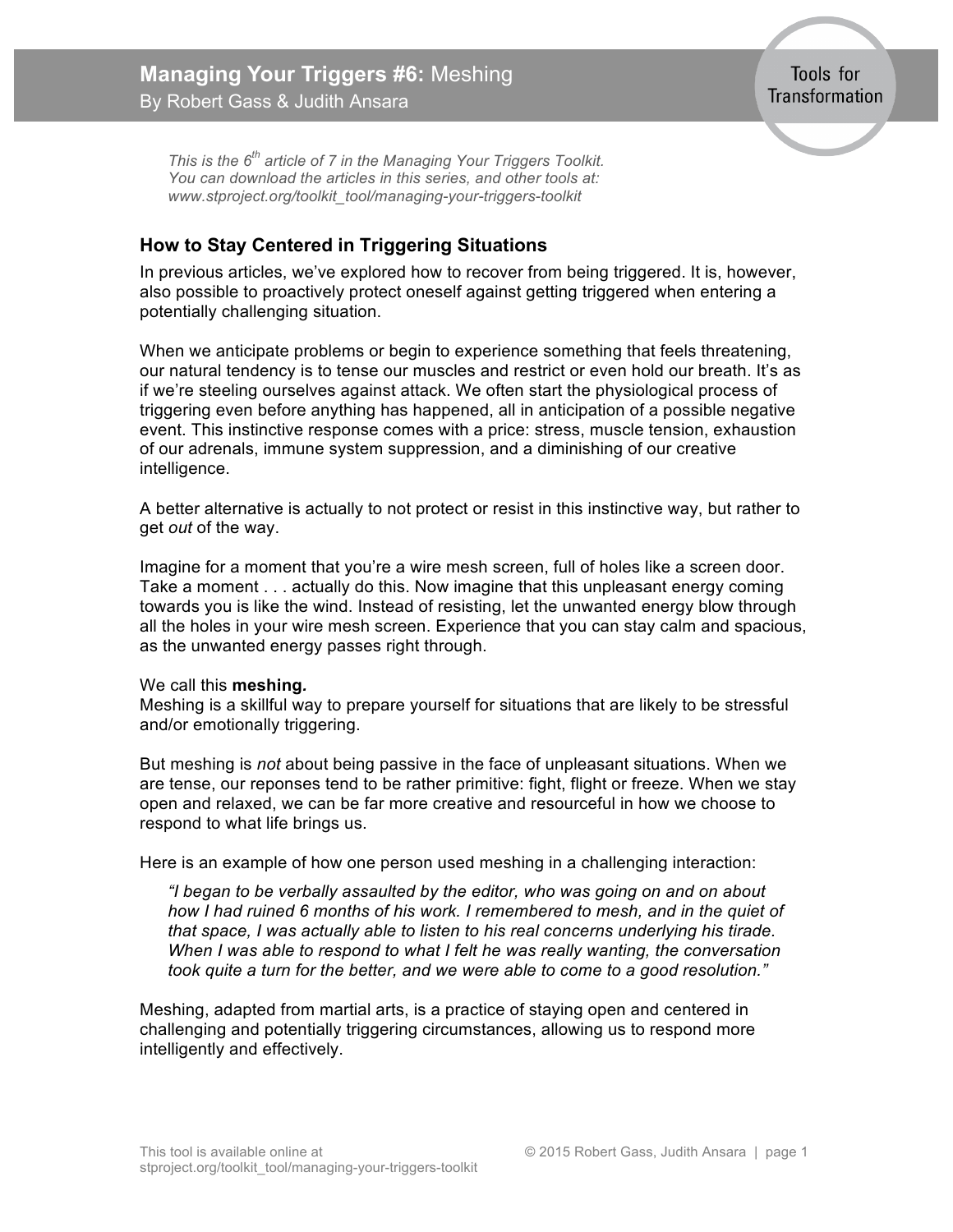<span id="page-23-0"></span>*This is the 7th article of 7 in the Managing Your Triggers Toolkit. You can download the articles in this series, and other tools at: www.stproject.org/toolkit\_tool/managing-your-triggers-toolkit*

### **What Do I Do When Others Are Triggered?**

In previous articles, we have explored how to manage ourselves when emotionally triggered. But what about when others are triggered? As leaders, how do we deal skillfully with people when their rational adult mind has been hijacked by their limbic system?

Some seemingly minor offhand comment by a leader may trigger a lifetime of rage at authority figures dating back to childhood. A momentary failure to be acknowledged might send a team member hurtling into a pit of pain and unworthiness due to already existing wounds around feeling unseen and unloved. To others, the provocation may appear slight, but to the person who is triggered, physiologically and emotionally, their body literally responds as if their life were in physical danger.

It's challenging to interact with people when they are triggered, because they're actually not capable of rational thought. Attempts to explain things or "get through" to people when they are triggered almost always fail.

Those of us working in the world of progressive social change get lots of chances to deal with triggering. Our people are very passionate about their work and tend to have strong opinions, and often strong triggers. Some carry varying degrees of trauma that gets restimulated at work. Many activists are inexperienced and untrained in dealing with their own emotions.

The purpose of this article is to support leaders, consultants and coaches in developing greater sensitivity and skill in dealing with the emotional triggers of those with whom they work.

### **Recognizing when others are triggered**

Our first task is to identify when others have been triggered. By being alert to recognize these clues, we can tend more skillfully to people and situations before things spiral out of control.

While people may act in many different ways when triggered, here are some possible indicators:

- Emotional outbursts (a rather obvious indicator)
- Expressions of intense judgment with an agitated or tight tone of voice
- Argumentativeness
- Personal attacks, blame, accusations
- Expressions of feeling victimized, powerless
- Non-verbal cues (e.g. clenched jaw or fists, grimaces and other facial expressions, etc.)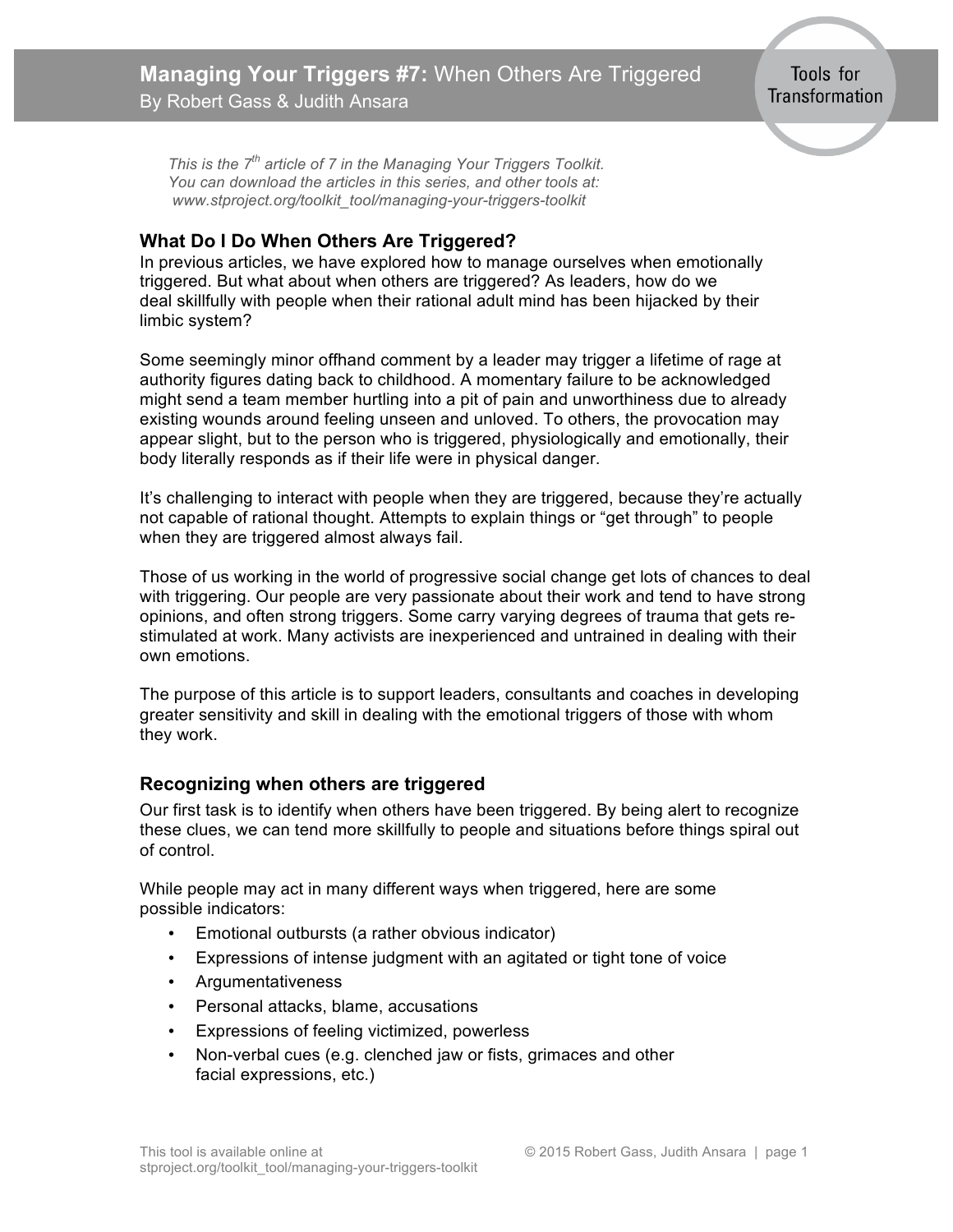• Withdrawal, passivity, avoidance (for those who tend towards flight rather than fight, the symptoms of being triggered are often of omission rather than active)

### **What not to do**

#### **1. Don't try to work things out when you are also triggered.**

If you're triggered, your first job is always to use the 4-step State-Shifting Practice to shift your own state of being. Until you're clear and centered, almost anything you do will likely further inflame the situation. Many destructive interactions are the result of two triggered people trying to "work things out."

#### **2. Don't try to reason with someone who's triggered**

I recently watched my daughter try to reason with her 7-year-old son when he was upset because the Lego set he got for Christmas was missing a "critical" piece. There was nothing that she was going to say, no reasonable solution that was going to sooth his meltdown.

This is what it's like trying to reason with someone who's triggered. It's easy to get confused, because the triggered person is still using adult words and may think they're making sense. But, their ability to take in and process information is severely limited. Trying to convince, reason or argue with people who are triggered is not only useless – it often triggers them further.

#### **3. Don't accuse someone of being triggered**

Telling someone who's triggered that they're "over-reacting" is usually like pouring gasoline on a fire.

#### **4. Don't ignore or dismiss the content of what's being said.**

Just because someone is triggered doesn't mean that there isn't some validity to what's concerning them. (Though while they're triggered may not be the best time to actually try to deal fully with the content.)

### **How to deal with someone who's triggered**

Triggers, people, situations and contexts vary greatly. But here are three basic strategies for dealing with people when they are triggered:

#### **1. Take space appropriately**

Taking space appropriately is Step 2 in the state-shifting practice and is very much what someone who is triggered needs in order to self-resource. But, we must be sensitive and skillful in how we offer space, e.g. not like this:

*"You're triggered! I think you need to go cool off."*

People don't like being labeled, and rarely like being told what they need. You might try something like:

"*Would you like to take some time before getting back to me on this?"* or *"It seems like this is a charged topic. We both might benefit from taking a bit of space to get clear how to best move forward."*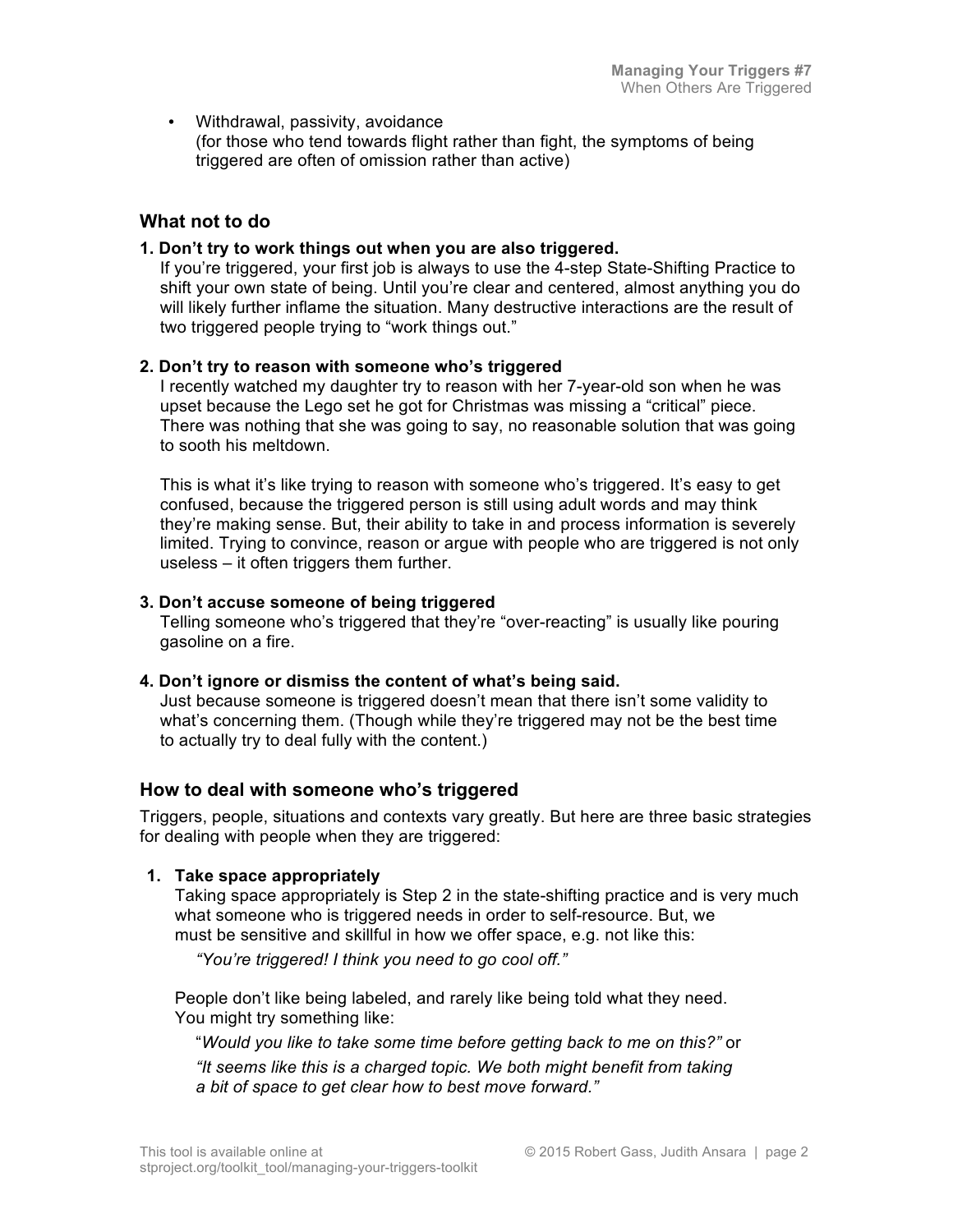#### **2. Create connection**

When triggered, some people need connection and support more than space. We can best offer this through our deep listening – one of the greatest gifts we can give another human being. The experience of really being heard often helps people feel validated, safe and respected, helping them to calm down.

Remember that hearing someone does not mean you have to agree with everything they're saying. (When people are triggered they often say things that even they wouldn't agree with later.)

### **3. State-shifting**

In the right relationship and context, we can cautiously use some of the same stateshifting techniques we would use on ourselves when we're triggered.

#### **a. Move energy**

While five minutes of all-out dancing is great for state-shifting, it's probably not a feasible option in most leadership situations. But, be creative about how to get people physically moving. For example, I was facilitating a meeting of the senior management team of a large corporation. The leaders of this prestigious group had managed to get themselves quite triggered. The meeting was beginning to deteriorate rapidly when I had everyone put their coats on, take the elevator down 50 floors, and walk briskly around the long city block several times. When the team came back up to the boardroom, the energy had shifted, their neo-cortexes were back in control and the meeting was able to proceed.

#### **b. Express deeper feelings**

A way for some people to state-shift is to access and express the deeper, more vulnerable feelings that lie underneath the immediate fight/flight response. You can help them by:

- providing deep listening
- offering empathic responses, e.g.
	- "*It sounds like this is really difficult for you."*
	- *"I hear that the way I responded to your suggestion caused you to feel not respected."*

#### **c. Connect to purpose**

At the right moment (and especially after people have experienced really being heard), it is sometimes possible to call other to a higher, shared purpose. For example:

*"I know this is really challenging for you. But we have a big program coming up and the team really needs your full participation and experience to be successful."*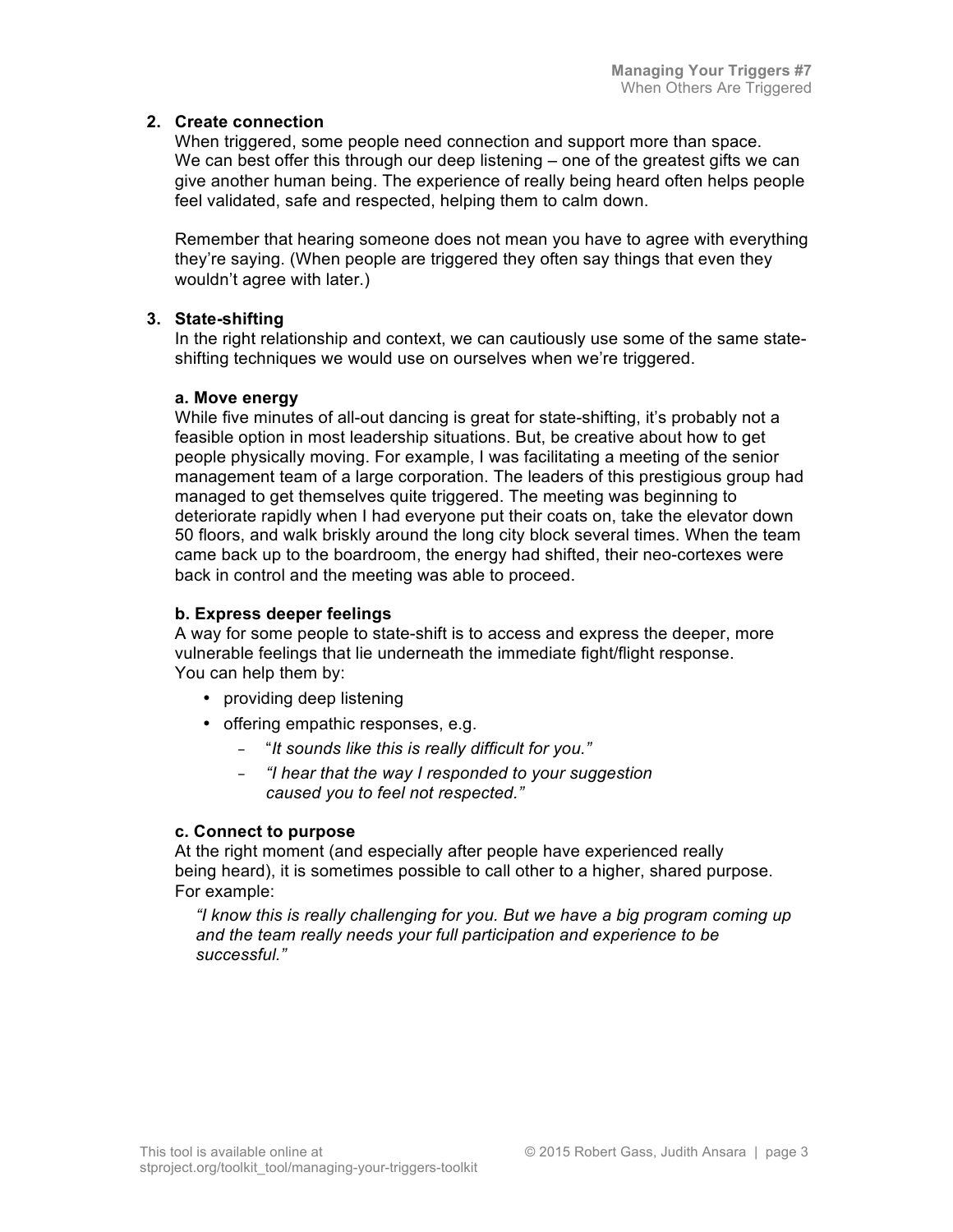#### **d. Mind-body practices**

If you know the person is committed to a particular mind-body practice (e.g. Tai Chi, Forward Stance<sup>1</sup>, Generative Somatics<sup>2</sup>, etc.), at the right moment it might be helpful to gently invite the person to do the practice (or do it together, if appropriate).

### **Preventing Triggers**

As leaders (not to mention human beings in any ongoing relationship), we want to be mindful of the triggers of those with whom we interact regularly. When speaking about issues that we anticipate might be triggering, here are some tips to possibly minimize needless reactivity.

#### 1. **Framing and context**

Take care to provide sensitive and appropriate context and framing when raising potentially triggering topics.

#### 2. **Attention to time and place**

Don't raise sensitive topics when people are preoccupied, rushed, already off-center or upset, or will be taken by surprise.

#### 3. **Sensitivity and empathy**

For potentially difficult communications, take the care and time to consider how the receiver might experience this.

#### 4. **Non-violent Communication**

We often trigger others by speaking in ways that cause them to feel blamed or criticized. NVC (Non-Violent Communication<sup>3</sup>) offers a useful approach and good tools for learning how to communicate in ways less likely to trigger others.

#### 5. **Inoculation**

When you know someone has a particular trigger about a topic to be discussed, take initiative to name and address directly what's sensitive (rather than hoping they won't notice)

#### 6. **Learn about the triggers of those with whom you are close.** The more you understand their sensitivities, the better able you are to avoid unnecessarily setting them off.

# **When you're the trigger**

Triggering tends to run high in close relationships where there are elements of emotional dependency. We see this, of course, in intimate and parent/child relationships. We also tend to see more triggering in those who have less power in a given relationship. So as leaders, some staff are likely to get triggered by you. When I ran a good-sized consulting company, I had to make my peace with several people being angry at me on any given week.

 <sup>1</sup> *Forward Stance* is a mind-body approach utilizing the physical experience to develop, explore and demonstrate human actions. Developed by Norma Wong and based on Zen practices, progressive groups are being trained in Forward Stance to help shift the way they move in the world.

<sup>2</sup> *Generative Somatics* is a body-centered path, methodology and change theory by which we can embody transformation, individually and collectively. It is being taught to progressive leaders and organizations through the work of Staci Haines and **http://www.generativesomatics.org** <sup>3</sup> www.cnvc.org